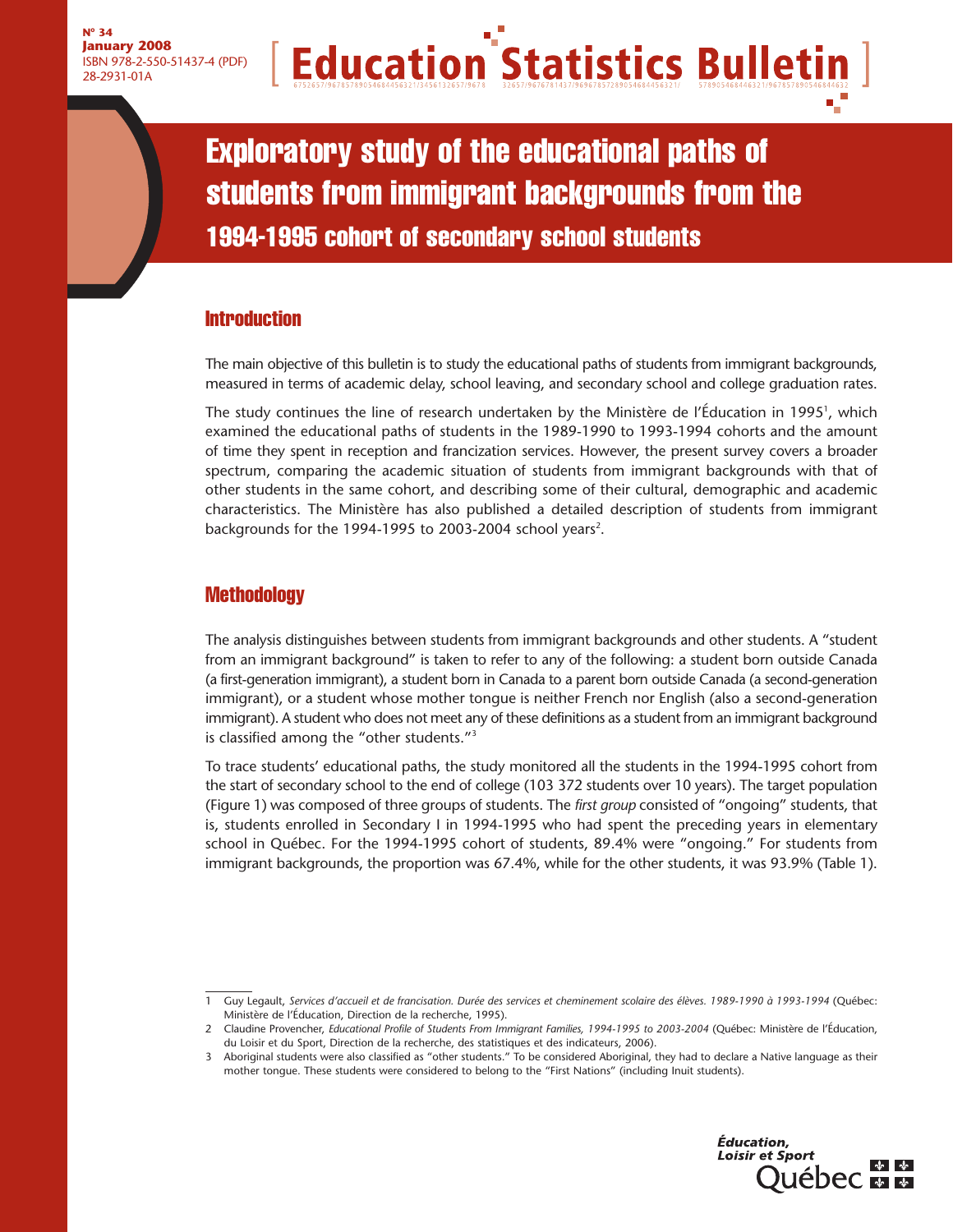The *second group* consisted of students who entered the Québec education system in 1994-1995 at the Secondary I level. Of this group, 79.6% were first-generation immigrant students. In the target population, 14.1% of all students from immigrant backgrounds were in this second group, compared with 0.6% of the other students. The *third group* consisted of students who entered the Québec education system at the secondary school level, enrolling directly in Secondary II in 1995-1996, in Secondary III in 1996-1997, and so on up to Secondary V. The third group comprised 7.7% of students in the cohort studied; 18.4% of the students from immigrant backgrounds and 5.5% of the other students. It is important to note that students in the second and third groups were likely to display different educational behaviour than students who went through the elementary system in Québec. They were also more likely to have received welcoming services and assistance in learning French.

#### **Figure 1 Target population**



| Ongoing students at start of educational path<br><b>TOTAL: 92 452</b> | A Ongoing students enrolled on September 30, 1994 in Secondary I ( $N = 92,452$ )                                                                                                                                                                                                                                                                                                                                                                                                                                                                                                                                                                                                   |  |
|-----------------------------------------------------------------------|-------------------------------------------------------------------------------------------------------------------------------------------------------------------------------------------------------------------------------------------------------------------------------------------------------------------------------------------------------------------------------------------------------------------------------------------------------------------------------------------------------------------------------------------------------------------------------------------------------------------------------------------------------------------------------------|--|
| New students at start of educational path<br><b>TOTAL: 2956</b>       | <b>B</b> New students enrolled on September 30, 1994 in Secondary I (N = 1 889)<br>C Students enrolled on September 30, 1994 in Secondary I ( $N = 1067$ )                                                                                                                                                                                                                                                                                                                                                                                                                                                                                                                          |  |
| New students during educational path<br><b>TOTAL: 7 964</b>           | <b>D</b> New students enrolled on September 30, 1995 in Secondary II ( $N = 539$ )<br><b>E</b> Students enrolled after September 30, 1995 in Secondary II ( $N = 362$ )<br>F New students enrolled on September 30, 1996 in Secondary III ( $N = 610$ )<br>G Students enrolled after September 30, 1996 in Secondary III ( $N = 913$ )<br><b>H</b> New students enrolled on September 30, 1997 in Secondary IV ( $N = 594$ )<br><b>I</b> Students enrolled after September 30, 1997 in Secondary IV ( $N = 1067$ )<br>New students enrolled on September 30, 1998 in Secondary V ( $N = 683$ )<br><b>K</b> Students enrolled after September 30, 1998 in Secondary V ( $N = 3$ 196) |  |

**TOTAL NUMBER OF STUDENTS SURVEYED: 103 372**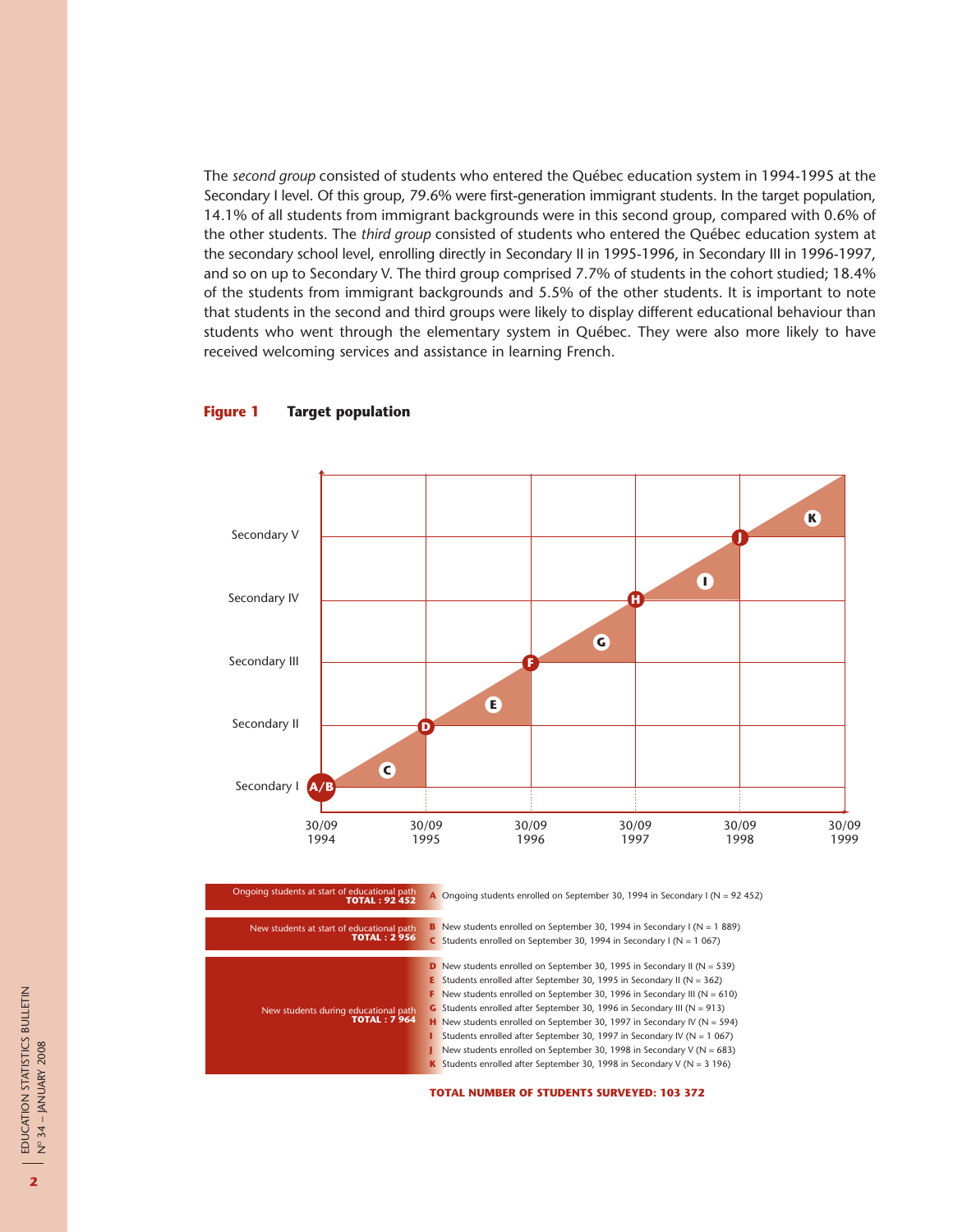| <b>Student status at</b><br>start of secondary<br>educational path | <b>Students from</b><br>immigrant<br><b>backgrounds</b> |               | <b>First</b><br><b>generation</b> |               | <b>Second</b><br>generation |               | <b>Other</b><br><b>students</b> |               | <b>Total</b> |        |
|--------------------------------------------------------------------|---------------------------------------------------------|---------------|-----------------------------------|---------------|-----------------------------|---------------|---------------------------------|---------------|--------------|--------|
|                                                                    | $\mathbf n$                                             | $\frac{0}{0}$ | $\mathbf n$                       | $\frac{O}{O}$ | $\mathbf{r}$                | $\frac{O}{O}$ | $\mathbf{r}$                    | $\frac{0}{0}$ | $\mathbf n$  | $\%$   |
| <b>Ongoing student at start</b>                                    |                                                         |               |                                   |               |                             |               |                                 |               |              |        |
| of secondary school                                                | 11 659                                                  | 12.6          | 4 1 1 4                           | 4.4           | 7 5 4 5                     | 8.2           | 80 793                          | 87.4          | 92 452       | 100.00 |
| <b>New student at start</b><br>of secondary school                 | 2 4 4 3                                                 | 82.6          | 2 3 5 4                           | 79.6          | 89                          | 3.0           | 513                             | 17.4          | 2956         | 100.00 |
| <b>New student during</b>                                          |                                                         |               |                                   |               |                             |               |                                 |               |              |        |
| secondary school                                                   | 3 1 9 0                                                 | 40.1          | 2 7 8 2                           | 34.9          | 408                         | 5.1           | 4 7 7 4                         | 59.9          | 7964         | 100.00 |
| <b>Total</b>                                                       | 17 292                                                  | 16.7          | 9 2 5 0                           | 8.9           | 8 0 4 2                     | 7.8           | 86 080                          | 83.3          | 103 372      | 100.00 |

#### **Table 1 Status of students starting the educational path**

| <b>Student status at</b><br>start of secondary<br>educational path | <b>Students from</b><br>immigrant<br><b>backgrounds</b> | <b>First</b><br>qeneration | <b>Second</b><br>generation | <b>Other</b><br><b>students</b> | <b>Total</b> |
|--------------------------------------------------------------------|---------------------------------------------------------|----------------------------|-----------------------------|---------------------------------|--------------|
|                                                                    | $\%$                                                    | $\%$                       | $\%$                        | $\%$                            | $\%$         |
| Ongoing student at start                                           |                                                         |                            |                             |                                 |              |
| of secondary school                                                | 67.4                                                    | 44.5                       | 93.8                        | 93.9                            | 89.4         |
| New student at start<br>of secondary school                        | 14.1                                                    | 25.4                       | 1.1                         | 0.6                             | 2.9          |
| <b>New student during</b><br>secondary school                      | 18.4                                                    | 30.1                       | 5.1                         | 5.5                             | 7.7          |
| <b>Total</b>                                                       | 100.00                                                  | 100.00                     | 100.00                      | 100.00                          | 100.00       |

# 1 Overview of students in the cohort by selected cultural, demographic and academic characteristics

# 1.1 Sociodemographic characteristics

Almost half (46.5%) of the students from immigrant backgrounds in the 1994-1995 cohort were secondgeneration immigrants (Table 2). More specifically, 44.6% were born in Québec and 1.9% were born in another Canadian province. The remainder—53.5% of the students from immigrant backgrounds—were first-generation immigrants.

Among the latter, over one third (34.1%) were born on the Asian continent, including 8.1% in Southeast Asia and 7.8% in the Middle East, while 28.6% were born in Latin America, mainly in the Caribbean, Bermuda and Central America. Another 21.8% of first-generation immigrant students were born in Europe, mainly Eastern Europe (8.6%) and Western Europe (7.6%); only 9.1% were born in Africa.

French was the mother tongue of roughly one quarter (25.7%) of all the students from immigrant backgrounds, whatever their origin. The proportion of native English speakers, at 12.4%, was only half as large. Four other languages were spoken as a mother tongue by over 5% of the students from immigrant backgrounds: Spanish, Arabic, Italian and Creole. Approximately 120 other mother tongues were recorded.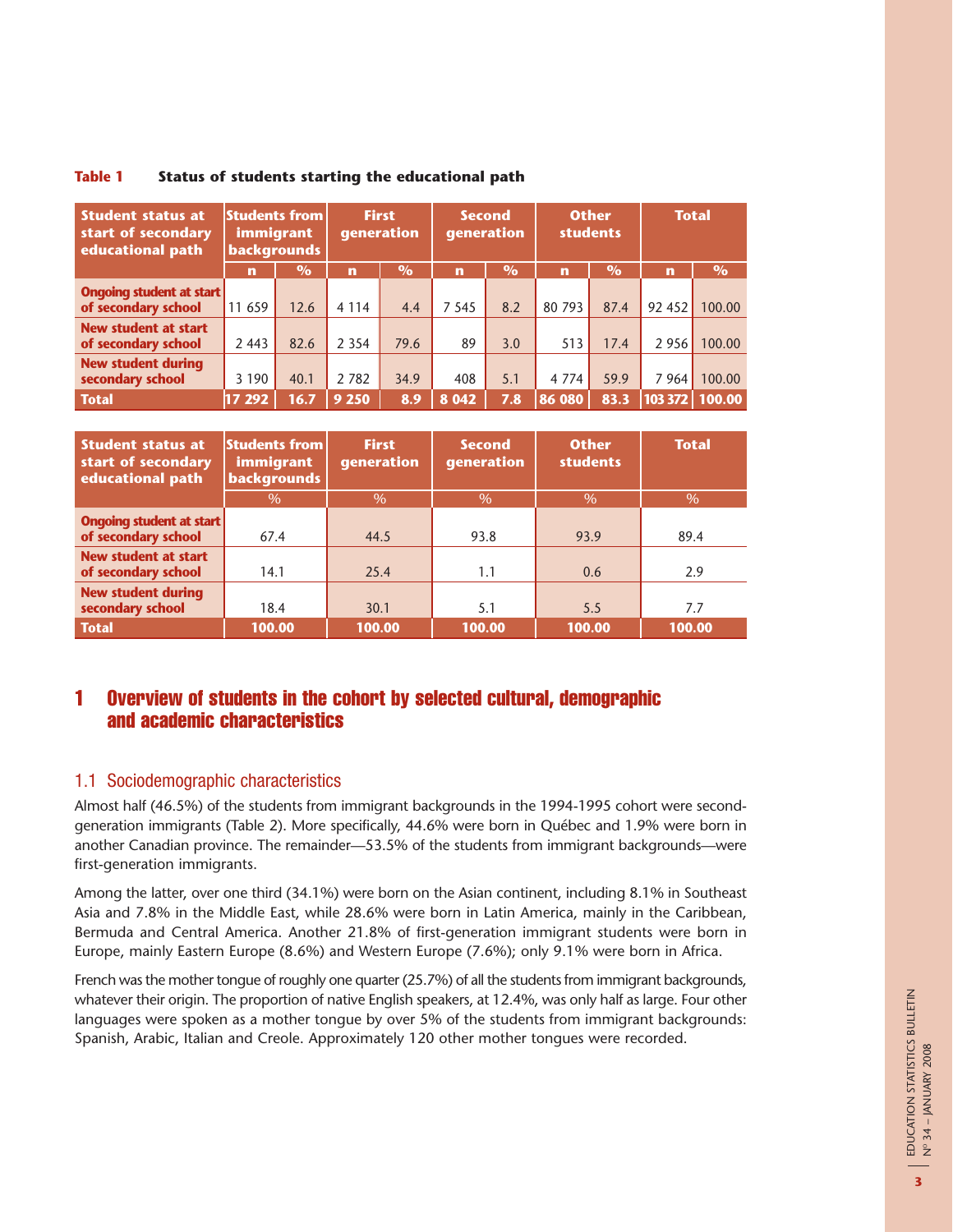| Sociodemographic<br>characteristics                                | <b>Students from</b><br>immigrant<br>backgrounds |                          |              | First-<br>generation | Second-<br>generation    |                          | <b>Other</b><br><b>students</b> |                          |
|--------------------------------------------------------------------|--------------------------------------------------|--------------------------|--------------|----------------------|--------------------------|--------------------------|---------------------------------|--------------------------|
|                                                                    | n.                                               | $\overline{\frac{9}{6}}$ | n            | $\%$                 | $\overline{n}$           | $\%$                     | n                               | $\%$                     |
| <b>Number</b>                                                      |                                                  |                          |              |                      |                          |                          |                                 |                          |
| <b>Compared with</b><br>all students                               | 17 292                                           | 16.7                     |              |                      |                          |                          | 86 080                          | 83.3                     |
| <b>Compared with all</b><br>students from<br>immigrant backgrounds |                                                  |                          | 9 2 5 0      | 53.5                 | 8 0 4 2                  | 46.5                     |                                 |                          |
| <b>Student's</b><br>mother tongue                                  |                                                  |                          |              |                      |                          |                          |                                 |                          |
| <b>French</b>                                                      | 4 4 4 5                                          | 25.7                     | 1 3 0 9      | 14.2                 | 3 1 3 6                  | 39.0                     | 79 054                          | 91.8                     |
| <b>English</b>                                                     | 2 1 4 4                                          | 12.4                     | 659          | 7.1                  | 1 4 8 5                  | 18.5                     | 6 3 5 1                         | 7.4                      |
| <b>Spanish</b>                                                     | 1 685                                            | 9.7                      | 1 4 2 9      | 15.4                 | 256                      | 3.2                      |                                 |                          |
| <b>Arabic</b>                                                      | 1 0 5 8                                          | 6.1                      | 860          | 9.3                  | 198                      | 2.5                      |                                 |                          |
| <b>Italian</b>                                                     | 946                                              | 5.5                      | 34           | 0.4                  | 912                      | 11.3                     |                                 | $\overline{\phantom{0}}$ |
| <b>Creole</b>                                                      | 937                                              | 5.4                      | 756          | 8.2                  | 181                      | 2.3                      | $\overline{\phantom{a}}$        | $\overline{\phantom{m}}$ |
| <b>Chinese</b>                                                     | 741                                              | 4.3                      | 552          | 6.0                  | 189                      | 2.4                      |                                 |                          |
| <b>Portuguese</b>                                                  | 526                                              | 3.0                      | 198          | 2.1                  | 328                      | 4.1                      | L                               |                          |
| <b>Greek</b>                                                       | 461                                              | 2.7                      | 33           | 0.4                  | 428                      | 5.3                      | L,                              | -                        |
| <b>Russian</b>                                                     | 355                                              | 2.1                      | 349          | 3.8                  | 6                        | 0.1                      |                                 |                          |
| <b>Vietnamese</b>                                                  | 350                                              | 2.0                      | 208          | 2.2                  | 142                      | 1.8                      |                                 |                          |
| <b>All other languages</b>                                         | 3 6 4 4                                          | 21.1                     | 2 8 6 3      | 31.0                 | 781                      | 9.7                      | $675^1$                         | 0.8                      |
| <b>Total</b>                                                       | 17 29 2                                          | 100.0                    | 9 2 5 0      | 100.0                | 8 0 4 2                  | 100.0                    | 86 080                          | 100.0                    |
| <b>Student's region</b><br>of birth                                |                                                  |                          |              |                      |                          |                          |                                 |                          |
| <b>Québec</b>                                                      | 7 7 0 7                                          | 44.6                     | $\mathbf 0$  | 0.0                  | 7707                     | 95.8                     | 83 279                          | 96.7                     |
| <b>Canada excluding Québec</b>                                     | 335                                              | 1.9                      | $\mathbf{0}$ | 0.0                  | 335                      | 4.2                      | 2793                            | 3.2                      |
| <b>Caribbean and Bermuda</b>                                       | 1 1 5 5                                          | 6.7                      | 1 1 5 5      | 12.5                 | $\overline{\phantom{a}}$ | $\overline{\phantom{a}}$ | $\overline{\phantom{m}}$        | ÷                        |
| <b>Central America</b>                                             | 836                                              | 4.8                      | 836          | 9.0                  | ÷,                       |                          |                                 |                          |
| <b>Western Europe</b>                                              | 791                                              | 4.6                      | 791          | 8.6                  | ٠                        |                          | L,                              |                          |
| <b>Southeast Asia</b>                                              | 745                                              | 4.3                      | 745          | 8.1                  | ÷,                       | ٠                        | $\overline{a}$                  | ٠                        |
| <b>Middle East</b>                                                 | 718                                              | 4.2                      | 718          | 7.8                  |                          |                          |                                 |                          |
| <b>Western Europe</b>                                              | 700                                              | 4.0                      | 700          | 7.6                  | ٠                        |                          | L,                              |                          |
| <b>South America</b>                                               | 659                                              | 3.8                      | 659          | 7.1                  | $\blacksquare$           | ٠                        | $\overline{\phantom{a}}$        | ٠                        |
| <b>Eastern Asia</b>                                                | 647                                              | 3.7                      | 647          | 7.0                  | $\frac{1}{2}$            |                          |                                 |                          |
| <b>Southern Asia</b>                                               | 577                                              | 3.3                      | 577          | 6.2                  | $\blacksquare$           |                          | $\overline{\phantom{0}}$        |                          |
| <b>Western and</b><br><b>Central Asia</b>                          | 463                                              | 2.7                      | 463          | 5.0                  | ٠                        |                          |                                 |                          |
| <b>Southern Europe</b>                                             | 379                                              | 2.2                      | 379          | 4.1                  | $\blacksquare$           |                          | $\overline{\phantom{0}}$        |                          |
| <b>North Africa</b>                                                | 332                                              | 1.9                      | 332          | 3.6                  | $\overline{\phantom{a}}$ | ٠                        | ÷,                              |                          |
| <b>North America</b><br>outside Canada                             | 301                                              | 1.7                      | 301          | 3.3                  |                          |                          |                                 |                          |
| <b>Western Africa</b>                                              | 182                                              | 1.1                      | 182          | 2.0                  | ä,                       | $\overline{\phantom{a}}$ | $\overline{a}$                  |                          |

# **Table 2 Sociodemographic characteristics of students in the target cohort**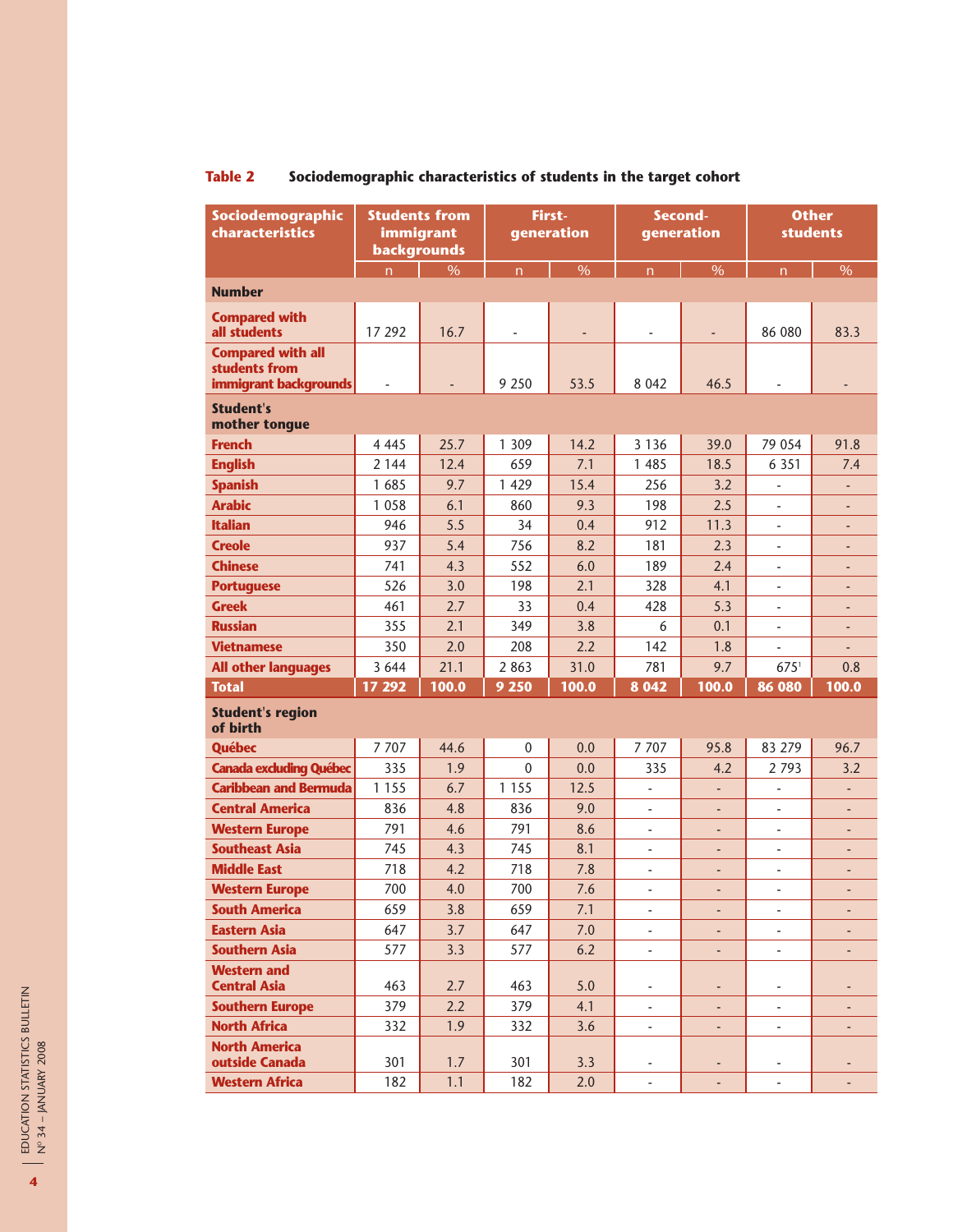| Sociodemographic<br>characteristics         | <b>Students from</b><br>immigrant<br>backgrounds |               |                | First-<br>generation |                          | Second-<br>generation    |                          | <b>Other</b><br><b>students</b> |  |
|---------------------------------------------|--------------------------------------------------|---------------|----------------|----------------------|--------------------------|--------------------------|--------------------------|---------------------------------|--|
|                                             | $\overline{n}$                                   | $\frac{0}{6}$ | $\overline{n}$ | $\frac{0}{6}$        | $\overline{n}$           | $\frac{0}{6}$            | $\overline{n}$           | $\%$                            |  |
| <b>Student's region</b><br>of birth (cont.) |                                                  |               |                |                      |                          |                          |                          |                                 |  |
| <b>Eastern Africa</b>                       | 172                                              | 1.0           | 172            | 1.9                  | $\overline{\phantom{a}}$ | ÷,                       | ÷,                       | ٠                               |  |
| <b>Northern Europe</b>                      | 143                                              | 0.8           | 143            | 1.5                  |                          |                          |                          |                                 |  |
| <b>Central Africa</b>                       | 139                                              | 0.8           | 139            | 1.5                  |                          | ٠                        | ٠                        |                                 |  |
| <b>Oceania</b>                              | 45                                               | 0.3           | 45             | 0.5                  | ٠                        | $\overline{\phantom{a}}$ | $\overline{\phantom{a}}$ | ٠                               |  |
| <b>Southern Africa</b>                      | 9                                                | 0.1           | 9              | 0.1                  | ۰                        | ٠                        |                          | $\overline{a}$                  |  |
| Other <sup>2</sup>                          | 257                                              | 1.5           | 257            | 2.8                  | $\blacksquare$           | ٠                        | $\overline{\phantom{a}}$ | ٠                               |  |
| <b>Total</b>                                | 17 29 2                                          | 100.0         | 9 2 5 0        | 100.0                | 8 0 4 2                  | 100.0                    | 86 072 <sup>3</sup>      | 100.0                           |  |
| <b>Sex</b>                                  |                                                  |               |                |                      |                          |                          |                          |                                 |  |
| <b>Female</b>                               | 8 5 1 2                                          | 49.2          | 4 5 1 5        | 48.8                 | 3 9 9 7                  | 49.7                     | 41 934                   | 48.7                            |  |
| <b>Male</b>                                 | 8 7 8 0                                          | 50.8          | 4 7 3 5        | 51.2                 | 4 0 4 5                  | 50.3                     | 44 146                   | 51.3                            |  |
| <b>Total</b>                                | 17 29 2                                          | 100.0         | 9 2 5 0        | 100.0                | 8042                     | 100.0                    | 86 080                   | 100.0                           |  |
| Socioeconomic<br>background                 |                                                  |               |                |                      |                          |                          |                          |                                 |  |
| <b>Not disdvantaged</b>                     | 10 673                                           | 62.3          | 5 0 7 2        | 55.6                 | 5 601                    | 70.0                     | 61 337                   | 71.5                            |  |
| <b>Disadvantaged</b>                        | 6 4 4 5                                          | 37.7          | 4 0 4 9        | 44.4                 | 2 3 9 6                  | 30.0                     | 24 4 24                  | 28.5                            |  |
| <b>Total</b>                                | 17 118                                           | 100.0         | 9 1 2 1        | 100.0                | 7997                     | 100.0                    | 85 761                   | 100.0                           |  |
| <b>Unknown</b>                              | 174                                              | 1.0           | 129            | 1.4                  | 45                       | 0.6                      | 319                      | 0.4                             |  |

#### **Table 2 Sociodemographic characteristics of students in the target cohort (cont.)**

1 Aboriginal language or Inuktitut..

2 Places of birth seldom declared; students are included in the "other" category in the MELS database. The region of birth cannot be determined.

3 Eight Aboriginal or Inuit students were born outside Canada.

The proportion of male and female students was similar to that observed for other students: 49.2% of these students were girls and 50.8% were boys.

In the 1994-1995 cohort, 37.7% of the students from immigrant backgrounds lived in communities defined as disadvantaged<sup>4</sup>, compared with 28.5% of other students. This may be explained by the fact that 44.4% of the first-generation immigrant students came from disadvantaged areas, since the percentage for second-generation immigrant students was comparable to that for other students.

4 The Ministère de l'Éducation, du Loisir et du Sport calculates a socioeconomic environment index that links students to the characteristics of their environment. For more information on the index, see Luc Beauchesne, "The School Population Map and Poverty Indices," *Education Statistics Bulletin N<sup>o</sup>. 26* (Québec: Ministère de l'Education, March 2003). http://www.mels.gouv.qc.ca/stat/Bulletin/bulletin\_26an.pdf (October 10, 2007).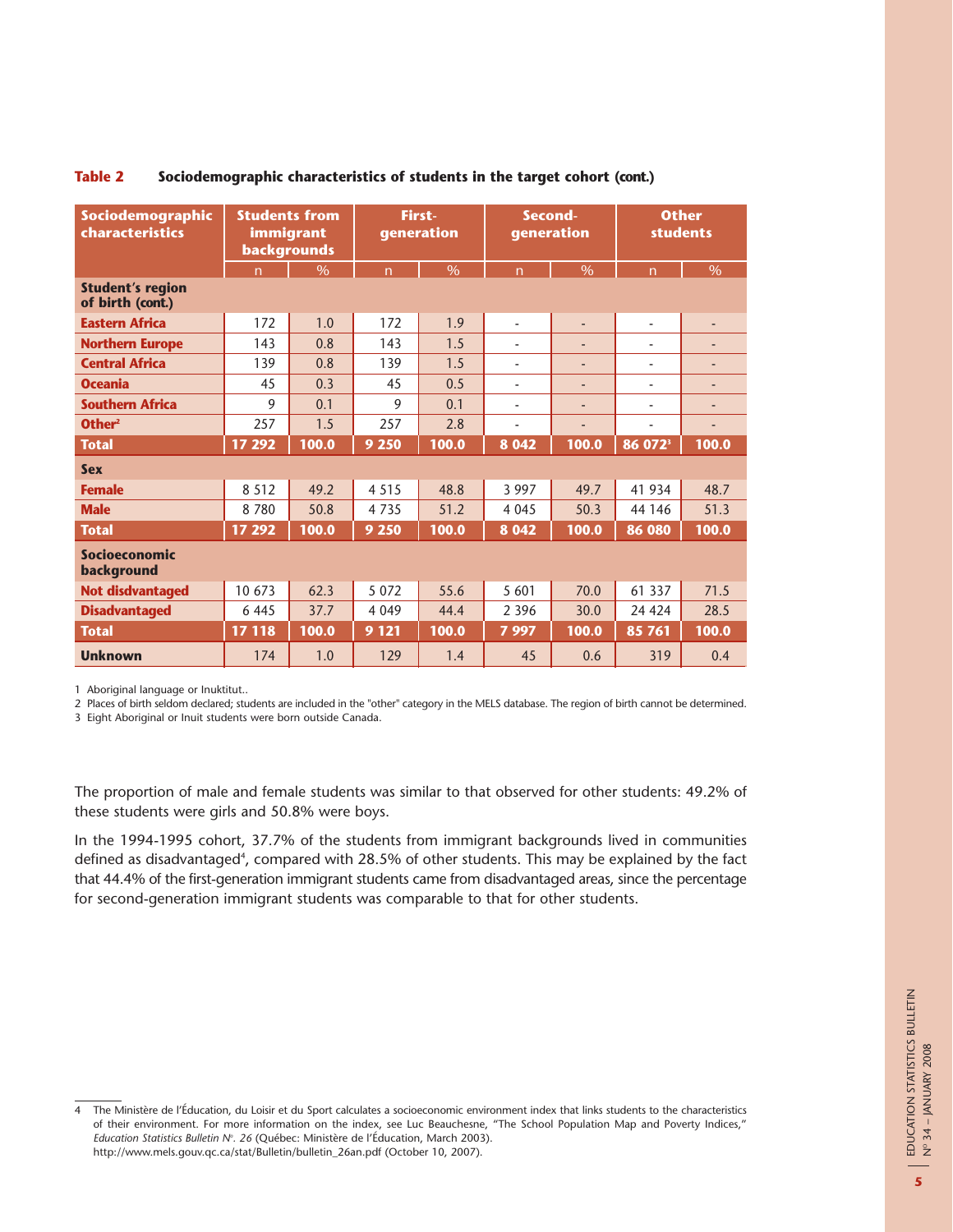## 1.2 Academic characteristics

At the start of their secondary education, the proportion of students from immigrant backgrounds in the 1994-1995 secondary school cohort whose language of instruction was French was 79.7% (Table 3), below the percentage of 92.1% recorded for the other students. The difference is due to the fact that only 66.7% of the second-generation immigrant students were studying in French<sup>s</sup>.

#### **Table 3 Academic characteristics of the students in the target cohort**

| <b>Caracteristics</b>                                                                                               | <b>Students</b><br>from immigrant<br><b>backgrounds</b> |               | First-<br>generation |                          | Second-<br>generation |                          | <b>Other</b><br><b>Students</b> |               |
|---------------------------------------------------------------------------------------------------------------------|---------------------------------------------------------|---------------|----------------------|--------------------------|-----------------------|--------------------------|---------------------------------|---------------|
|                                                                                                                     | n                                                       | $\frac{0}{6}$ | $\overline{n}$       | $\overline{\frac{9}{6}}$ | $\overline{n}$        | $\overline{\frac{9}{6}}$ | $\overline{n}$                  | $\frac{0}{0}$ |
| <b>Language of instruction</b><br>(at start of<br>educational path)                                                 |                                                         |               |                      |                          |                       |                          |                                 |               |
| French                                                                                                              | 13 7 7 6                                                | 79.7          | 8 4 0 9              | 90.9                     | 5 3 6 7               | 66.7                     | 79 31 5                         | 92.1          |
| English                                                                                                             | 3 5 1 6                                                 | 20.3          | 841                  | 9.1                      | 2675                  | 33.3                     | 6763                            | 7.9           |
| <b>Total</b>                                                                                                        | 17 29 2                                                 | 100.0         | 9 250                | 100.0                    | 8 0 4 2               | 100.0                    | 86 0781                         | 100.0         |
| <b>Students with handicaps, social</b><br>maladjustments or learning difficulties<br>(at start of educational path) |                                                         |               |                      |                          |                       |                          |                                 |               |
| Not declared                                                                                                        | 15 638                                                  | 90.4          | 8 4 3 4              | 91.2                     | 7 204                 | 89.6                     | 74 432                          | 86.5          |
| <b>Declaration integrated</b>                                                                                       | 614                                                     | 3.6           | 250                  | 2.7                      | 364                   | 4.5                      | 3806                            | 4.4           |
| Declaration not integrated                                                                                          | 1 040                                                   | 6.0           | 566                  | 6.1                      | 474                   | 5.9                      | 7842                            | 9.1           |
| <b>Total</b>                                                                                                        | 17 29 2                                                 | 100.0         | 9 2 5 0              | 100.0                    | 8 0 4 2               | 100.0                    | 86 080                          | 100.0         |
| <b>French language support</b><br>for at least one year in<br>secondary school <sup>2</sup>                         |                                                         |               |                      |                          |                       |                          |                                 |               |
| Yes                                                                                                                 | 3 2 2 4                                                 | 23.4          | 3 1 8 1              | 37.8                     | 43                    | 0.8                      | 52                              | 0.1           |
| <b>No</b>                                                                                                           | 10 552                                                  | 76.6          | 5 2 2 8              | 62.2                     | 5 3 2 4               | 99.2                     | 79 263                          | 99.9          |
| <b>Total</b>                                                                                                        | 13776                                                   | 100.0         | 8 4 0 9              | 100.0                    | 5 3 6 7               | 100.0                    | 79 315                          | 100.0         |
| Not applicable <sup>3</sup>                                                                                         | 3 5 1 6                                                 | ÷             | 841                  |                          | 2675                  |                          | 6765                            | ÷,            |
| <b>Years of academic</b><br>delay at start of<br>educational path                                                   |                                                         |               |                      |                          |                       |                          |                                 |               |
| None (normal age)                                                                                                   | 10 127                                                  | 58.6          | 3 9 5 7              | 42.8                     | 6.170                 | 76.7                     | 63 342                          | 73.6          |
| 1 year                                                                                                              | 4 5 4 1                                                 | 26.3          | 2935                 | 31.7                     | 1606                  | 20.0                     | 18 541                          | 21.5          |
| 2 or more years                                                                                                     | 2 6 2 4                                                 | 15.2          | 2 3 5 8              | 25.5                     | 266                   | 3.3                      | 4 1 9 7                         | 4.9           |
| <b>Total</b>                                                                                                        | 17 29 2                                                 | 100.0         | 9 2 5 0              | 100.0                    | 8 0 4 2               | 100.0                    | 86 080                          | 100.0         |

1 Two students receive instruction in a Native language.

2 It is possible that these students received French language support at elementary school.

3 Students whose language of instruction was English at the start of their secondary school educational path.

<sup>5</sup> For more information on eligibility for instruction in English at the pre-school, elementary and secondary level, see: Charter of the French Language, Title I, Status of the French Language, Chapter VIII, The Language of Instruction: http://www.oqlf.gouv.qc.ca/english/charter/ (October 10, 2007).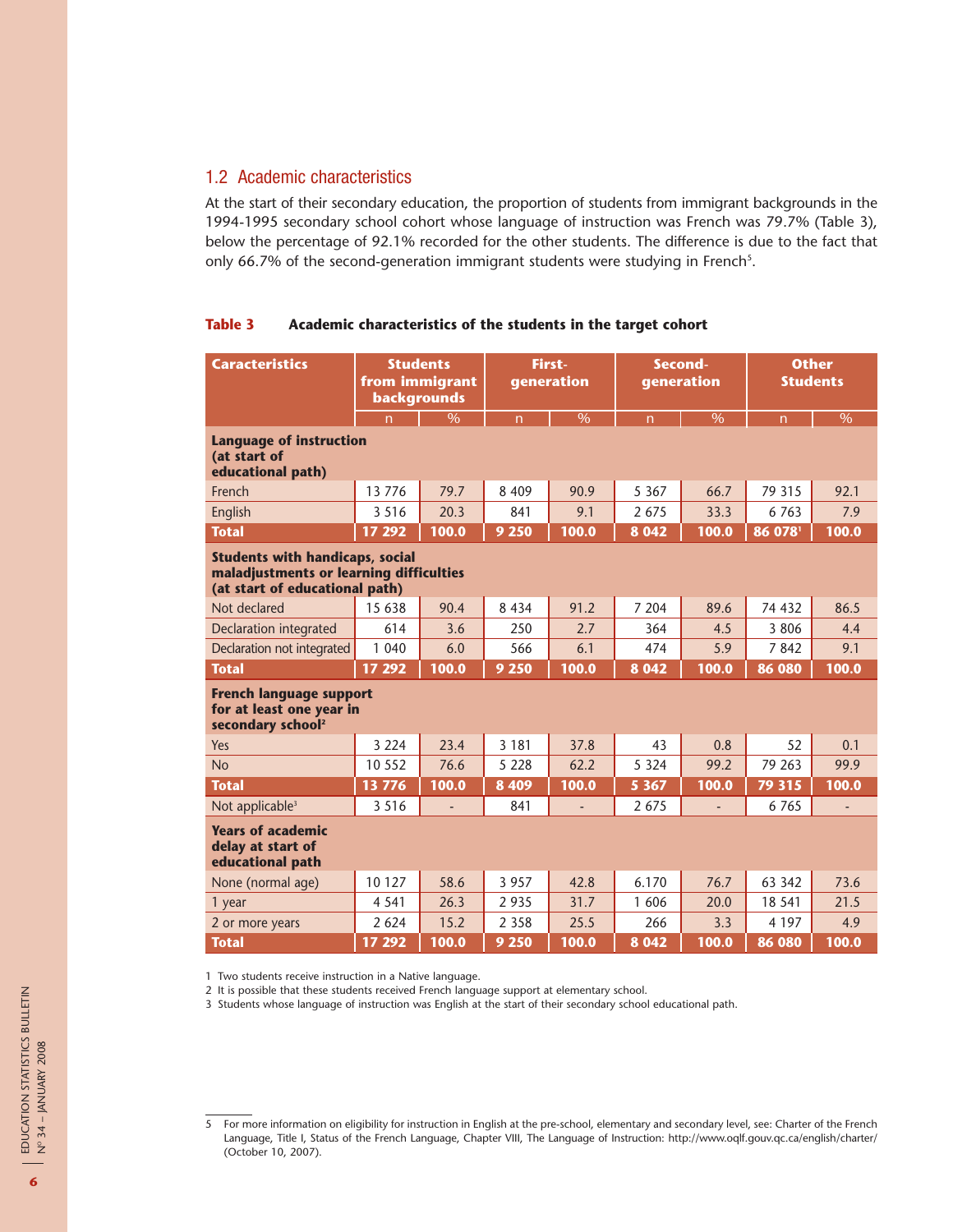Some of the students in the 1994-1995 cohort were declared to be "students with handicaps, social maladjustments or learning difficulties" when they entered secondary school in Québec. This was the case for 9.6% of the students from immigrant backgrounds, a lower percentage than the 13.5% concerned among the other students. There was no notable difference in this area between first- and second-generation immigrant students.

The Ministère de l'Éducation, du Loisir et du Sport du Québec offers immigrant students welcoming services and assistance in learning French, $6$  and 23.4% of the students from immigrant backgrounds in the 1994-1995 cohort received such assistance at the start of their secondary schooling in Québec. This percentage does not include any ongoing students who participated in the program during their elementary education.

Academic delay is calculated on the basis of the "normal" age on September 30 of the school year, the level of education and the grade concerned. For general education in the youth sector, the normal age is 12 in Secondary I and 16 in Secondary V. The students from immigrant backgrounds in the 1994-1995 cohort were more likely to have an academic delay at the start of their secondary education than the other students: 41.5% compared with 26.4%. The difference may be explained by the fact that 57.2% of firstgeneration immigrant students experienced academic delay,<sup>7</sup> compared with 23.3% of second-generation immigrant students. More specifically, 31.7% of the first-generation immigrant students in the 1994-1995 cohort had a one-year delay, and 25.5% had a two-year delay. In short, not only were immigrant students more likely than all other students to have an academic delay at the start of their educational path, but the delay was more likely to be significant.

## 2 Educational paths at the secondary level

Because of the specific characteristics of students from immigrant backgrounds, it seems reasonable to expect that their educational success will differ from that of the other students. Our hypothesis is that first-generation immigrant students will be less likely to complete their secondary education, given that they are more likely to come from disadvantaged areas and to have an academic delay at the start of secondary school. One factor, however, works in their favour: they are less likely than the other students to have been declared "students with handicaps, social maladjustments or learning difficulties."

## 2.1 Educational paths of all students from immigrant backgrounds

This section examines the educational paths of all students from immigrant backgrounds compared with those of the other students. For each group, the following elements are considered: graduation from secondary school, the proportion of students leaving the school system, and the expected progress.

<sup>6</sup> To benefit from French language support, students must: 1) be non-francophone and enrolled for the first time in instructional services in French; 2) have a knowledge of French that does not allow them to keep up, without support, in a regular class; 3) be enrolled in a school where all pedagogical and administrative activities take place in French; 4) not be on a student exchange program. See Québec, Ministère de l'Éducation, du Loisir et du Sport, Direction des services aux communautés culturelles, *Guide de gestion des allocations relatives aux services aux élèves des communautés culturelles – Commissions scolaires 2005-2006* (Québec: Gouvernement du Québec, 2004), p. 4.

<sup>7</sup> It is possible that first-generation immigrant students had already experienced academic delay before immigrating, or that they experienced delay on entering the Québec school system because the criteria used to assess academic level were different from those used in their country of origin. In addition, some first-generation immigrant students with a limited knowledge of French could face more difficulties at school and become delayed in a system in which instruction is given in French.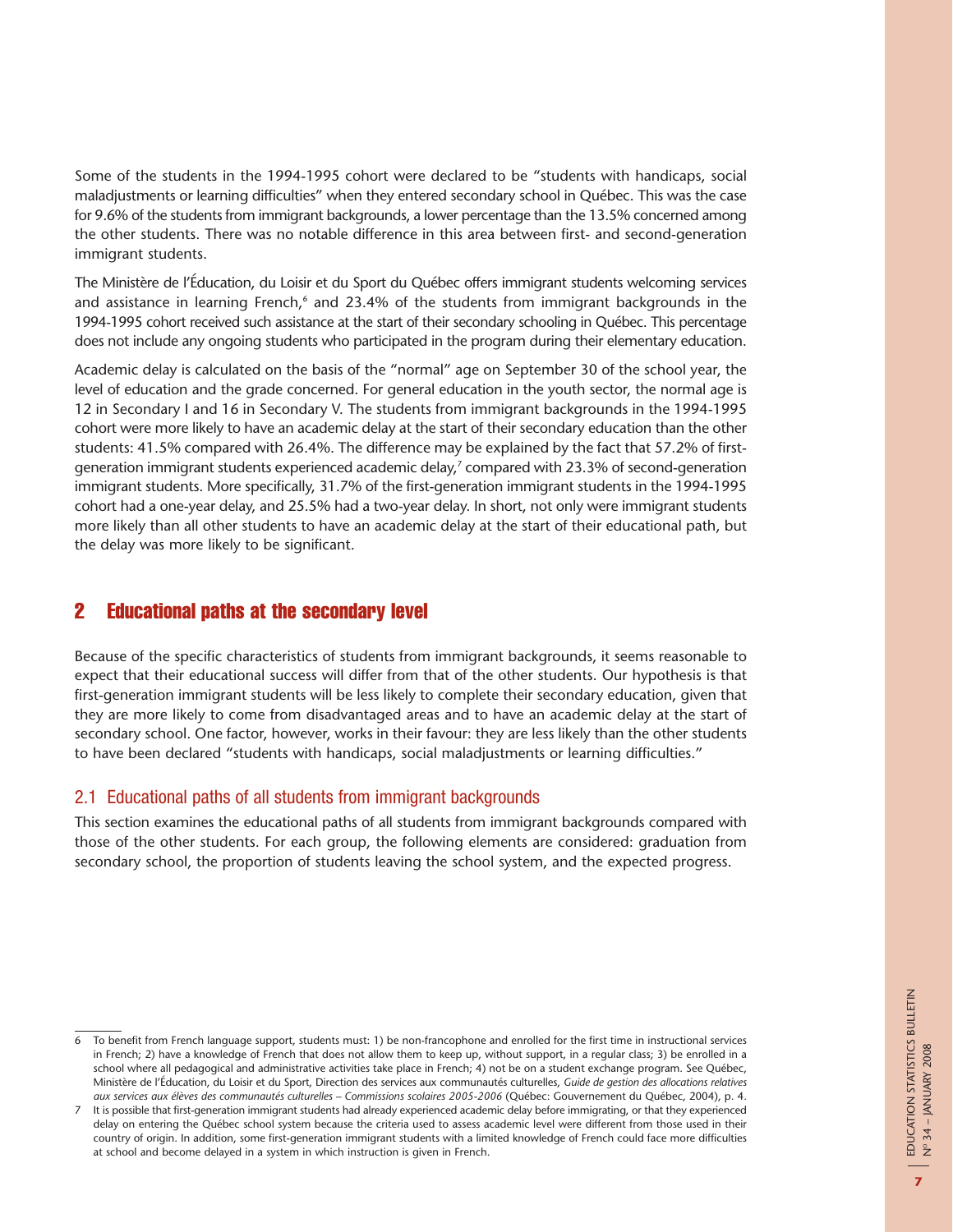First, it is important to specify that the immigrant parents of students from immigrant backgrounds are more likely to migrate again than those of other students $^{\rm 8}.$  Taking into account an estimate of this student migration permits a fairer assessment of the factors influencing students' educational paths. We estimate that 2.5% of the students from immigrant backgrounds in the 1994-1995 secondary school cohort left Québec each year (Figure 2). For the other students, the comparable figure was 0.3% (Figure 3). The data presented here have been adjusted to take migration into account.

The students from immigrant backgrounds in the 1994-1995 secondary school cohort were less likely to obtain a diploma after five years than other students: the respective percentages were 55.9% and 61.0%. However, after seven years, the gap of five percentage points had shrunk to three, with scores of 69.2% and 72.4%, respectively. In other words, both groups eventually increased their score, but the increase was more marked among students from immigrant backgrounds.

After seven years, the students from immigrant backgrounds who had obtained a diploma were divided as follows: 98.9% had obtained a general diploma, the secondary school diploma (SSD) (Figure 2), 93.4% in the youth sector and 6.6% in the adult sector. Among the other students (Figure 3), the equivalent percentages were 96.3%, 95.2% and 4.8%; 3.3% had obtained a vocational training diploma or attestation, compared with 0.9% among the students from immigrant backgrounds. Overall, compared with the other students, those from immigrant backgrounds were more likely to choose a program leading to a general diploma (SSD), and more likely to obtain their diploma in the adult sector.

The proportion of students in general education in the youth sector<sup>9</sup> who left school permanently increased over time from 3.0% in 1995-1996 to 10.6% in 1998-1999 for students from immigrant backgrounds (Figure 2), compared with 0.2% and 9.4% for the other students (Figure 3).

There was also a difference between students from immigrant backgrounds and other students with respect to the annual percentage who failed to reach the expected level: those from the first group were more likely that those from the second to repeat a year at the start of secondary school and less likely to do so at the end of secondary school. Thus, in 1995-1996, 16.8% of the students from immigrant backgrounds had failed to reach the Secondary II level, compared with 12.8% among the other students, whereas in 1998-1999, the year in which students from the target cohort should normally have entered Secondary V, 17.6% of the students from immigrant backgrounds and 19.2% of the other students had not reached that level.

Overall, compared with other students, students from immigrant backgrounds were less likely to obtain a diploma. However, after seven years they had begun to catch up. Although most students from immigrant backgrounds obtained their SSD in the youth sector, they were more likely than the other students to obtain it in the adult sector, and also less likely to obtain a vocational training diploma. The students from immigrant backgrounds were more likely to leave general education in the youth sector, and to repeat a year at the start of their secondary education.

<sup>8</sup> Ross Finnie, I*nternational Mobility: Patterns of Exit and Return of Canadians, 1982 to 2003* (Ottawa: Statistics Canada, Business and Labour Market Analysis, 2006), catalogue no. 11F0019MIE – no. 288.

<sup>9</sup> Students who drop out and then move to the adult general education or vocational training sectors explain these figures. This study has also showed that some of these students later enroll at the college level without obtaining a diploma during the survey period (see Section 3).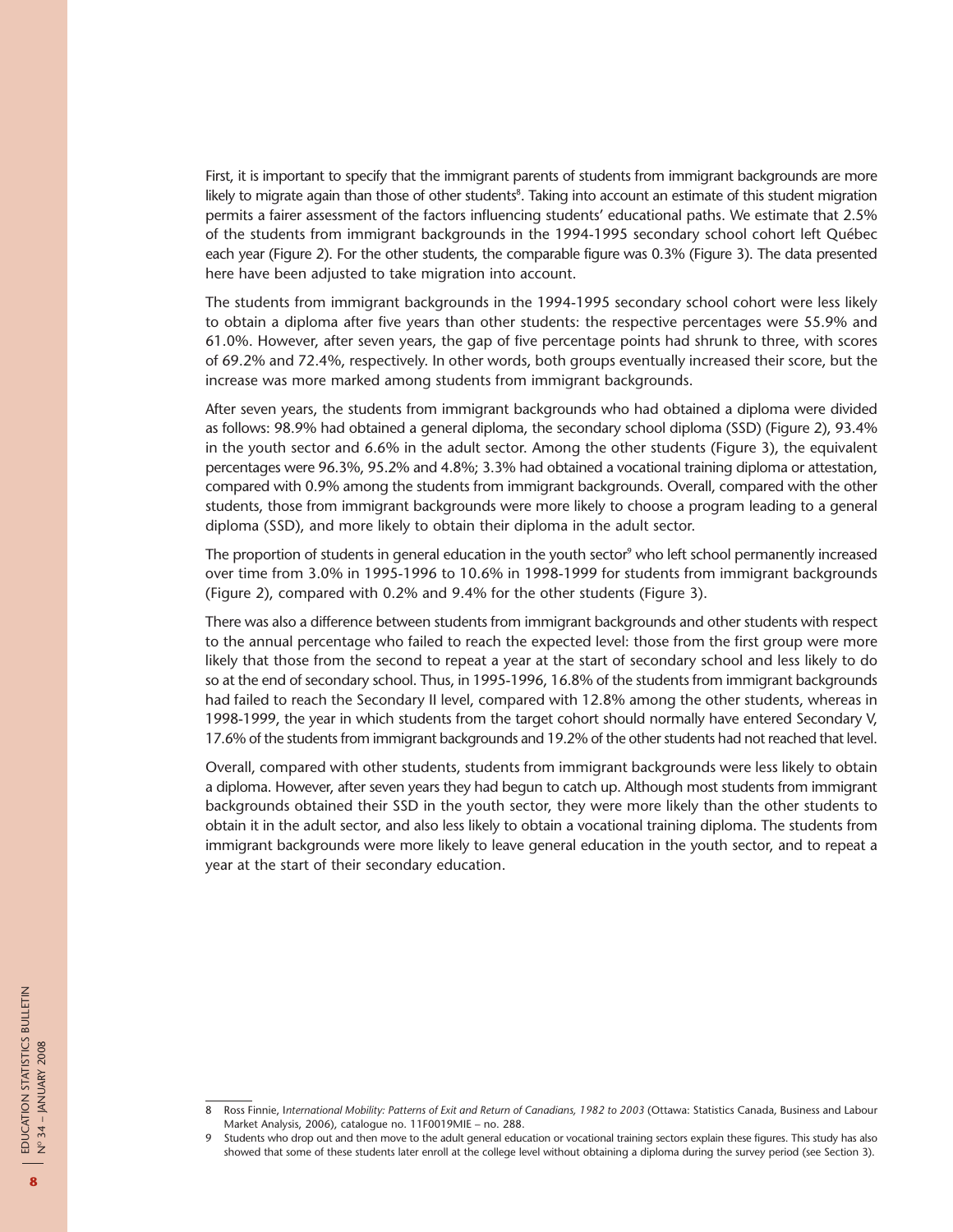#### **Figure 2 Educational paths of students from immigrant backgrounds in the 1994-1995 cohort**

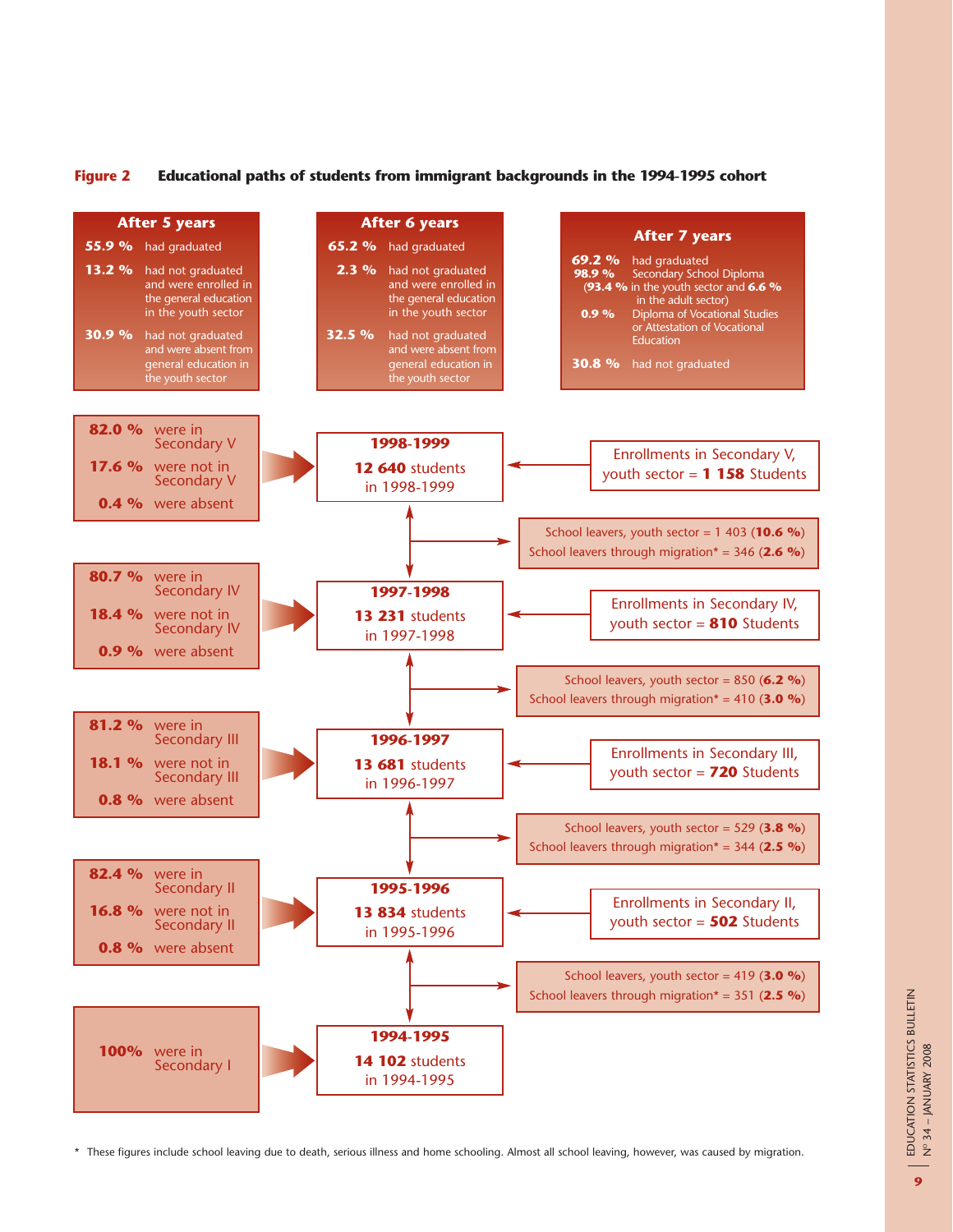#### **Figure 3 Secondary school educational path, general education in the youth sector, other students**

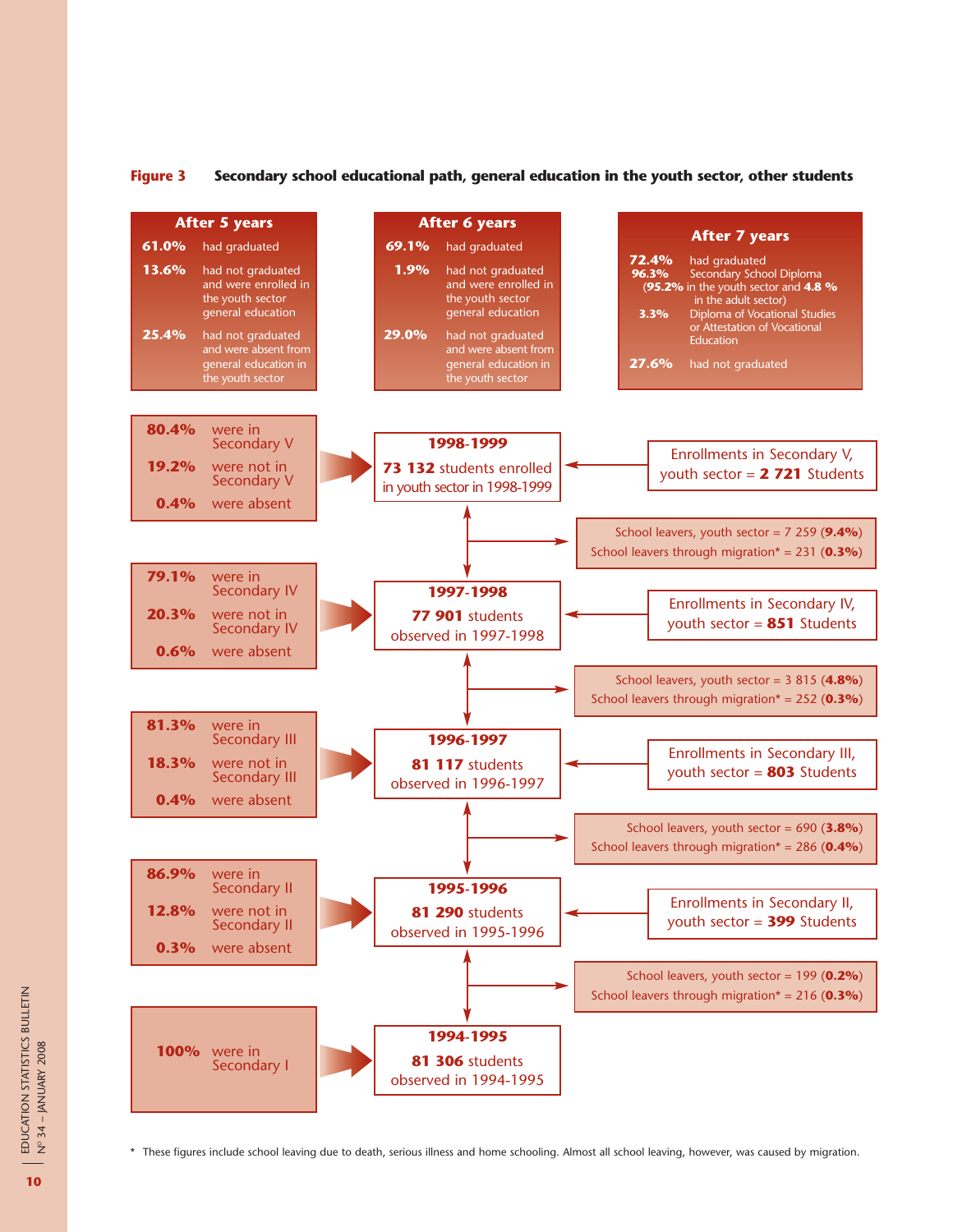## 2.2 Educational paths of students from immigrant backgrounds by immigrant generation

The educational paths of students from immigrant backgrounds can also be studied in terms of the immigration generation of the students concerned. Since first-generation immigrant students have sociodemographic and academic characteristics that differ from those of second-generation immigrant students (see Section 1), it is reasonable to suppose that their educational paths will also be different at the secondary level.

Second-generation immigrant students were less likely than first-generation students to leave general education in the youth sector. The proportion of school leavers for second-generation students was 0.2% at the start of secondary education and 6.0% at the end (Figure 5) compared with 5.9% and 14.5%, respectively, for first-generation students (Figure 4). The same observation applies when they are compared with other students. In addition, the percentage of students who failed to reach the expected level was lower for second-generation students than for first-generation students, and also lower than that for the other students: the percentages were 9.5%, 25.7% and 12.8% respectively after one year of secondary education (in 1995-1996), and 15.1%, 20.7% and 19.2% at the end of secondary education (in 1998-1999). The incidence of grade repetition and leaving the youth sector are reflected in the graduation rates for students in the 1994-1995 cohort.

Excluding students who migrated,<sup>10</sup> the graduation rates for students from immigrant backgrounds who were born in Canada (second-generation immigrants) were higher than the rates for both first-generation immigrant students and other students. After five years, the rates were 68.1%, 44.1% and 61.0%, respectively. After seven years, they were 78.7% for second-generation immigrant students, 59.8% for first-generation immigrant students and 72.4% for other students. Overall, the second-generation immigrant students in the 1994-1995 cohort achieved greater academic success, while first-generation immigrant students experienced the most difficulty. Despite this, the graduation rate for first-generation immigrant students jumped by ten percentage points after six years of secondary education compared with the rate after five years of education, which shows there was a tendency to catch up. Overall, the difference between the academic performance of the students from immigrant backgrounds and the other students can be ascribed entirely to the firstgeneration immigrant students.

<sup>10</sup> Each year, just over 1.0% of students from immigrant backgrounds born in Canada (second-generation immigrants) of the 1994-1995 secondary school cohort left Québec (Figure 5), compared to roughly 4.0% of first-generation immigrant students (Figure 4).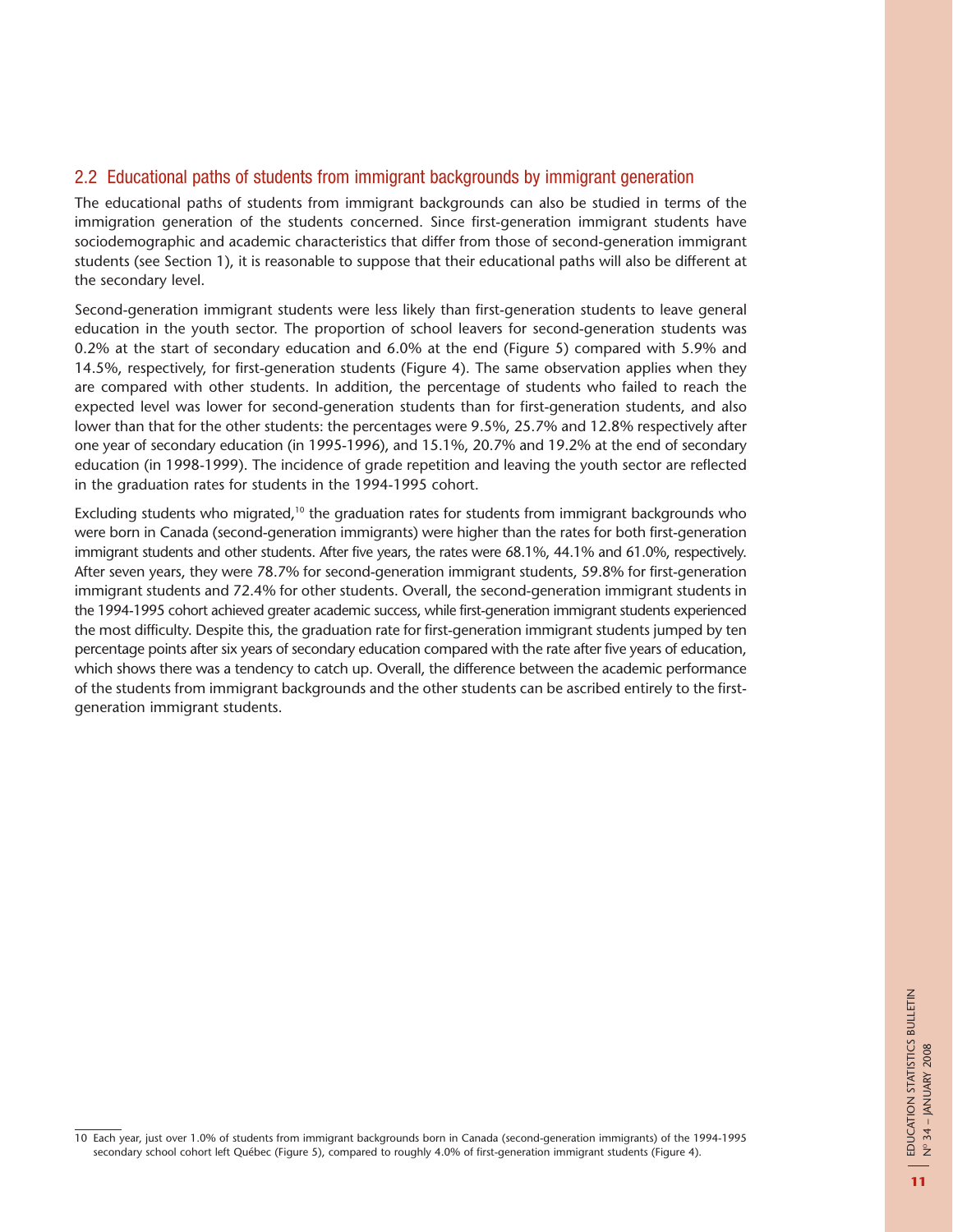

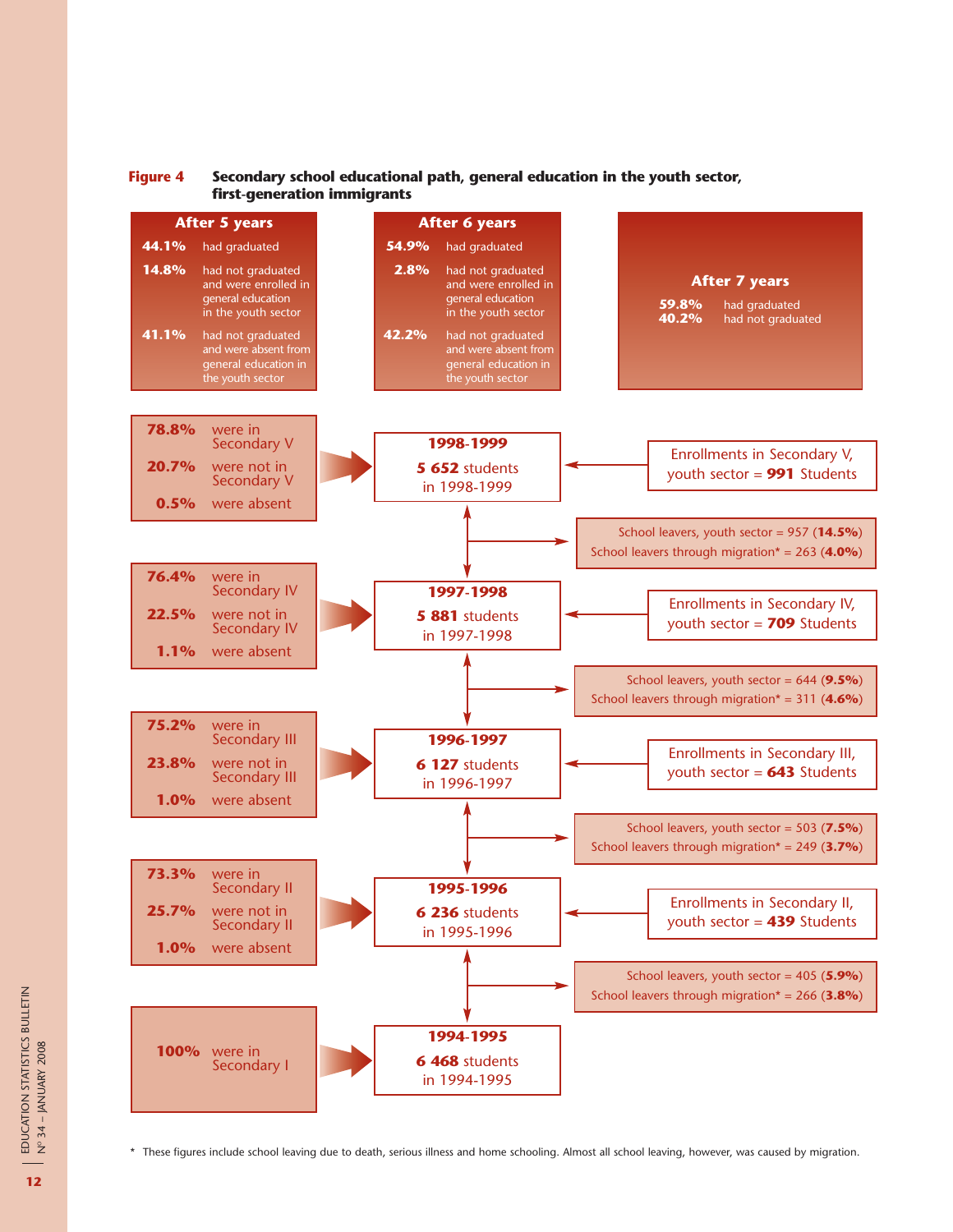![](_page_12_Figure_0.jpeg)

![](_page_12_Figure_1.jpeg)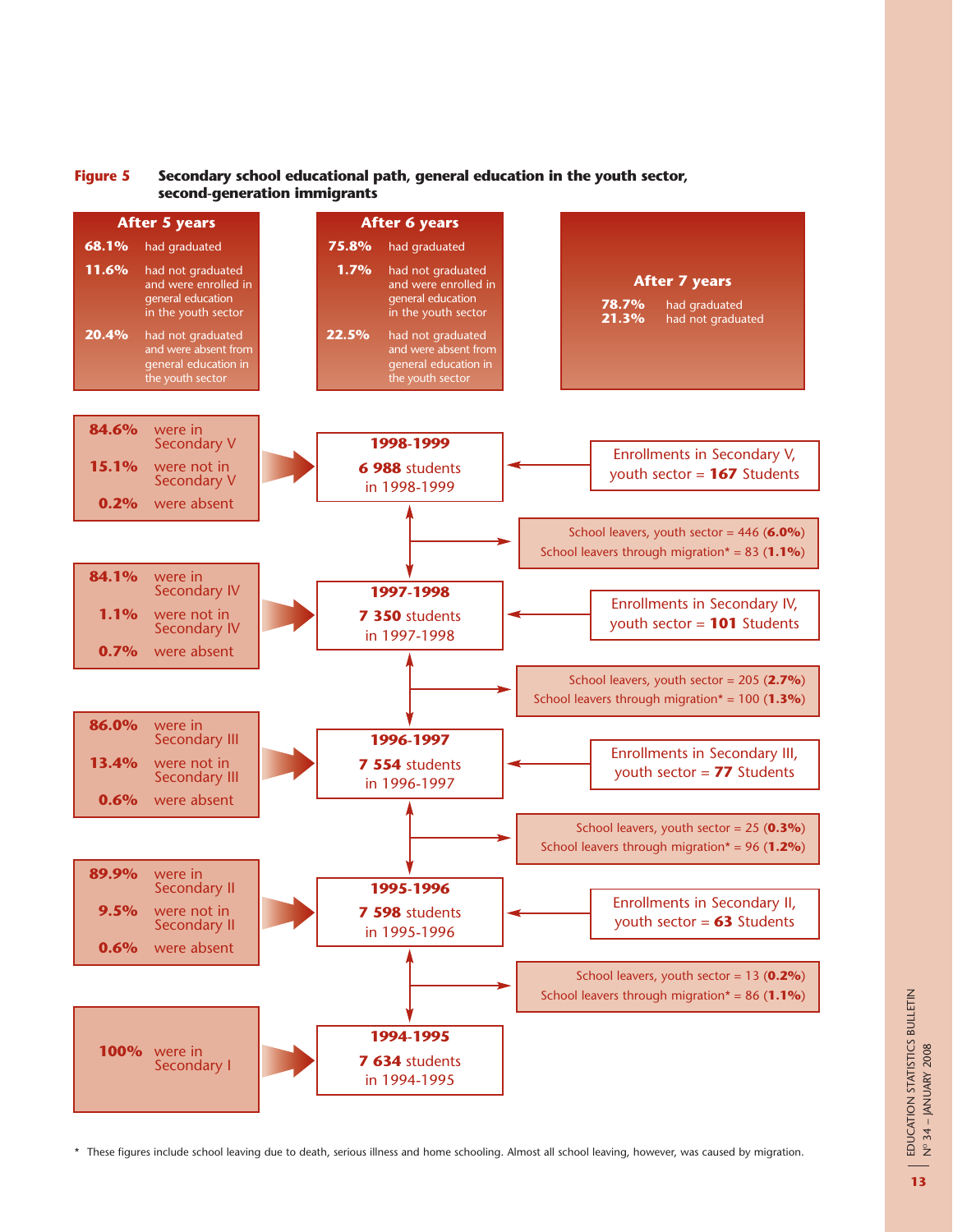## 2.3 Educational paths of students from immigrant backgrounds by region of birth

Table 4 gives the secondary school graduation rates by region of birth for the first-generation immigrant students in the 1994-1995 cohort. The table shows, first, that after seven years the graduation rate of students born in 4 of the 19 regions presented was higher than the rate for other students (72.4%). These regions are Southern Africa, Western Europe, Eastern Asia and the Middle East. The graduation rate of students born in the last two regions also exceeded the rate for second-generation immigration students (78.7%).

The graduation rate for students born in 7 out of the 19 regions was lower than the overall rate for the first-generation immigrant students (59.8%). Four regions had rates below 50%: students born in Central Africa, Southern Asia, the Caribbean and Bermuda and Oceania had the lowest graduation rates after seven years.

## **Table 4 Graduation rates of students from immigrant backgrounds by generation and by region of birth, and of other students, ranked by graduation rate after 5 and 7 years**

|                                                  | <b>Graduation rate</b>       |                              |                   |
|--------------------------------------------------|------------------------------|------------------------------|-------------------|
| <b>Students' region of birth</b><br>or community | <b>After 5 years</b><br>$\%$ | <b>After 7 years</b><br>$\%$ | <b>Difference</b> |
| Middle East                                      | 64.2                         | 79.6                         | 15.4              |
| Eastern Asia                                     | 66.1                         | 79.2                         | 13.1              |
| All second-generation immigrants                 | 68.1                         | 78.7                         | 10.7              |
| <b>Western Europe</b>                            | 59.3                         | 74.7                         | 15.4              |
| Southern Africa**                                | 62.1                         | 74.6                         | 12.4              |
| <b>Other students</b>                            | 61.0                         | 72.4                         | 11.4              |
| North America excluding Canada                   | 57.8                         | 70.5                         | 12.8              |
| Northern Africa                                  | 46.7                         | 68.1                         | 21.4              |
| Southern Europe                                  | 50.8                         | 66.7                         | 16.0              |
| Other                                            | 57.0                         | 66.7                         | 9.6               |
| <b>Western Africa</b>                            | 43.7                         | 63.8                         | 20.1              |
| Southeast Asia                                   | 48.0                         | 63.4                         | 15.4              |
| <b>Western Europe</b>                            | 51.7                         | 62.8                         | 11.2              |
| South America                                    | 44.1                         | 62.4                         | 18.3              |
| <b>Western Africa</b>                            | 43.8                         | 59.9                         | 16.1              |
| All first-generation immigrants                  | 44.1                         | 59.8                         | 15.7              |
| Northern Europe                                  | 45.5                         | 56.9                         | 11.4              |
| Western and central Asia                         | 33.0                         | 55.5                         | 22.6              |
| Central America                                  | 33.5                         | 50.8                         | 17.3              |
| Central Africa                                   | 34.7                         | 49.8                         | 15.1              |
| Southern Asia                                    | 28.2                         | 48.2                         | 20.0              |
| Caribbean and Bermuda                            | 24.5                         | 42.6                         | 18.1              |
| Oceanie*                                         | 23.3                         | 27.7                         | 4.3               |

\* These cohorts had fewer than one hundred students. The results must therefore by treated with caution.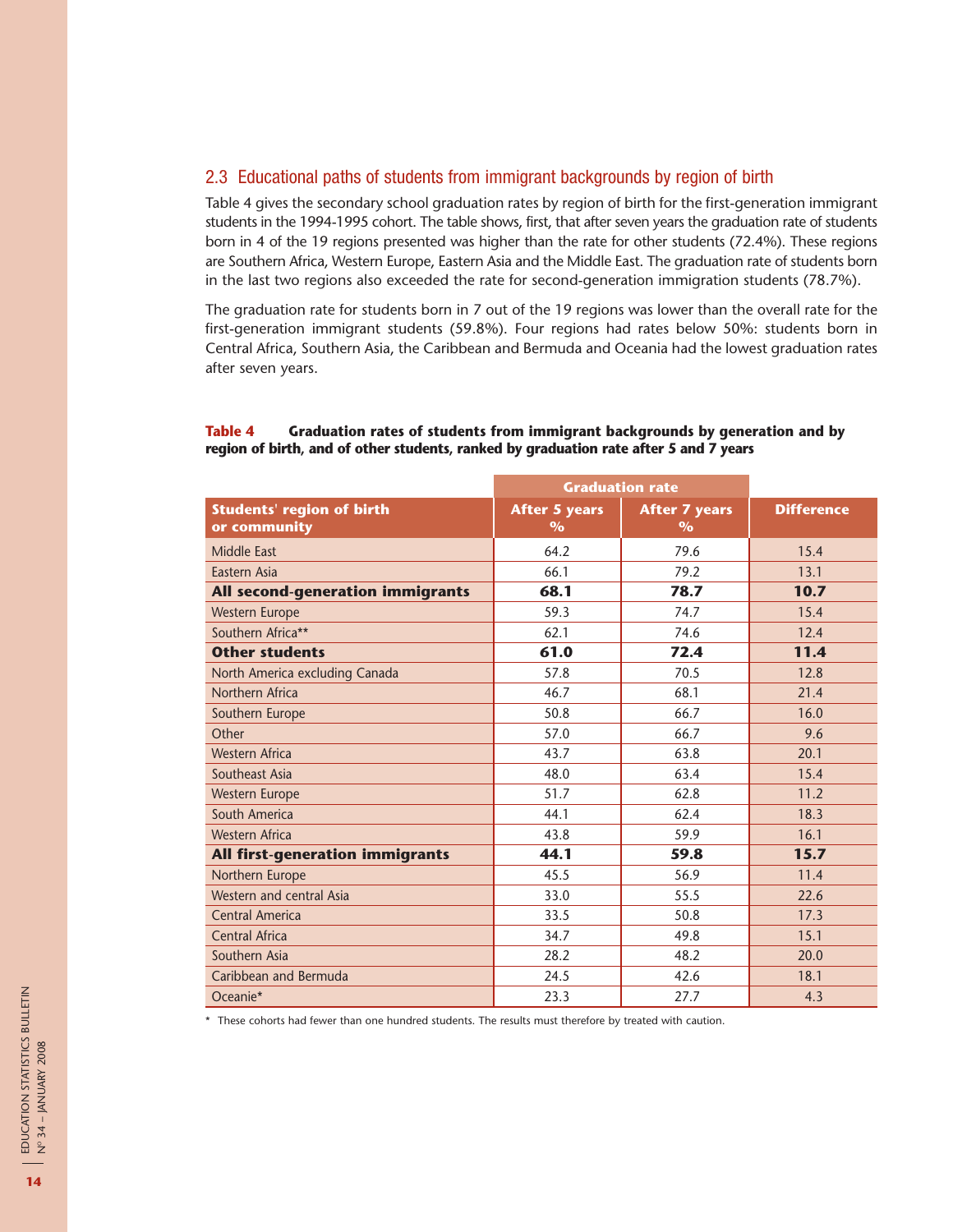Some regions with low graduation rates after five years, the prescribed time, showed much higher rates between the fifth and the seventh years of observation. Four regions—Western and Central Asia, Northern Africa, Western Africa and Southern Asia—jumped by more than 20 points. The increase was greater than that recorded for the other students (11.4 points), second-generation immigrant students (9.9 points) and first-generation immigrant students overall (15.7 points).

## 2.4 Educational paths of students from immigrant backgrounds by status at the start of their secondary education in Québec

Educational paths may be influenced by the fact that some students arrive at the start of or during secondary school, while others have been through elementary school in Québec. Various studies have shown that the earlier immigrant students enter the education system, the more chance they have of succeeding. This section examines how a students' status on entering secondary school influences academic success.

Table 5 presents the graduation rates, after five and seven years, of students who were "ongoing" students at the start of secondary school, and of those who arrived at the start of or during secondary school. Among "ongoing" students, second-generation immigrant students were more likely to obtain a diploma. First-generation immigrant students who completed some or all of their elementary education in Québec ("ongoing" students) had graduation rates comparable to the average after five years and above average after seven years: 60.5% of "ongoing" first-generation immigrant students obtained a diploma after five years, compared with the average of 61.4%. After seven years, the rates increased to 75.2% and 72.8%, respectively.

|                                                 | <b>Status on starting secondary school</b><br>educational path |                                                       |                                                   |  |  |  |
|-------------------------------------------------|----------------------------------------------------------------|-------------------------------------------------------|---------------------------------------------------|--|--|--|
| <b>Graduation rate</b><br>and generation        | <b>Total</b>                                                   | "Ongoing" students<br>at start of<br>secondary school | "New" students<br>at start of<br>secondary school |  |  |  |
| <b>Graduation rate after</b><br>5 years $(%$    | 60.2                                                           | 61.4                                                  | 45.5                                              |  |  |  |
| Students from immigrant backgrounds             | 55.9                                                           | 66.1                                                  | 31.9                                              |  |  |  |
| First-generation                                | 44.1                                                           | 60.5                                                  | 31.3                                              |  |  |  |
| Second-generation                               | 68.1                                                           | 67.8                                                  | 52.8                                              |  |  |  |
| Others students                                 | 61.0                                                           | 60.8                                                  | 59.4                                              |  |  |  |
| <b>Graduation rate after</b><br>7 years $(\% )$ | 71.9                                                           | 72.8                                                  | 60.2                                              |  |  |  |
| Students from immigrant backgrounds             | 69.2                                                           | 77.4                                                  | 49.1                                              |  |  |  |
| First-generation                                | 59.8                                                           | 75.2                                                  | 48.3                                              |  |  |  |
| Second-generation                               | 78.7                                                           | 77.7                                                  | 60.5                                              |  |  |  |
| Others students                                 | 72.4                                                           | 72.2                                                  | 71.4                                              |  |  |  |

#### **Table 5 Graduation rate by immigrant generation and status on starting the secondary school educational path**

<sup>11</sup> Guy Legault, *Services d'accueil et de francisation. Durée des services et cheminement scolaire des élèves. 1989-1990 à 1993-1994 (Québec: Ministère de l'Éducation, Direction de la recherche, 1995). Christopher Worswick, School Performance of the Children of Immigrants in Canada, 1994-98* (Ottawa: Statistics Canada, Family and Labour Studies, 2001), catalogue no. 11F0019MIE No 178.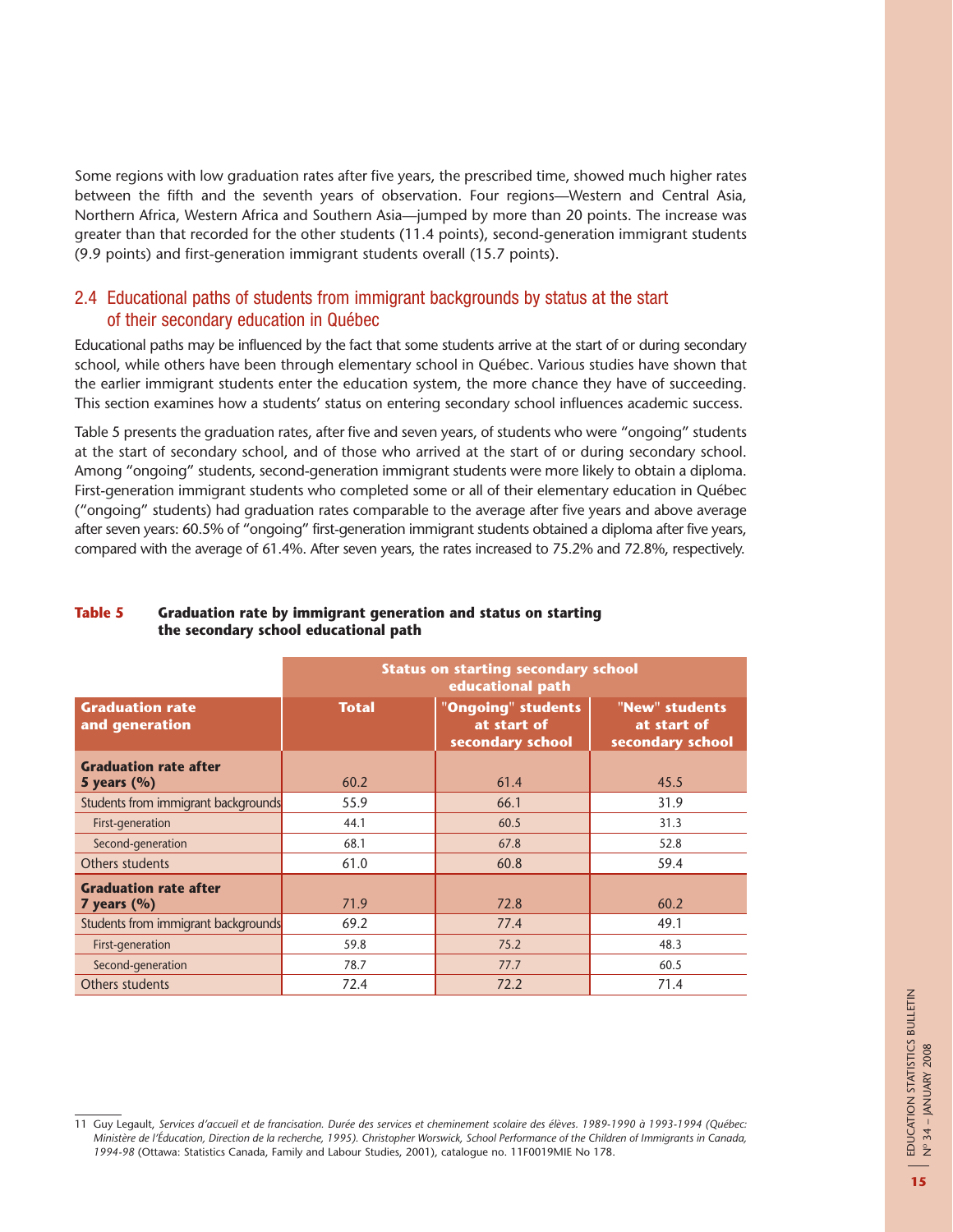The picture is different for students who entered the Québec education system at the start of or during secondary school. First, the graduation rate after five years was generally 15 percentage points lower for "new" as opposed to "ongoing" students (45.5% compared with 61.4%). After seven years, there was a similar 12-point difference (60.2% compared with 72.8%). The trend was different for first-generation and second-generation students. As regards the graduation rate after seven years, 48.3% of first-generation immigrant students who were "new" students at the start of or during their secondary education obtained a diploma, compared with 75.2% of "ongoing" first-generation immigrant students, a difference of 28.3 percentage points. The difference for second-generation immigrant students was 17.2 points (a graduation rate of 77.7% for "ongoing" students and 60.5% for "new" students). For other students, the difference was 0.8 percentage points.

Overall, the analysis shows that immigrant students in the 1994-1995 cohort who entered the system at the elementary level were more likely to obtain a diploma than students who entered at the start of or during secondary school. This corroborates the findings of other research on the same subject.

## 3 Transition to college

Students from immigrant backgrounds were more likely to enroll at the college level than other students (65.4% compared with 56.9%) (Table 6). A similar difference is observed if only those who graduated from secondary school are considered: 87.5% of secondary school graduates from an immigrant background enrolled at the college level, compared with 77.2% of other students. In addition, the proportion of students from immigrant backgrounds who enrolled at the college level<sup>12</sup> without having obtained a secondary school diploma was larger than that of other students (6.8% and 1.8%, respectively).<sup>13</sup>

The percentage of college-level students obtaining a diploma was similar for students from immigrant backgrounds and for other students (52.1% and 54.1%, respectively). The students from immigrant backgrounds were, however, more likely to obtain a Diploma of College Studies (DCS) in the pre-university program (80.4% compared with 67.1% of other students enrolled at the college level) than in a technical program (16.4% compared with 30.1%).

Among the secondary school graduates in the 1994-1995 cohort, those from immigrant backgrounds were more likely to enroll in English-language colleges: 50.6% of students from immigrant backgrounds chose English-language colleges, compared with 10.7% of the other students. Based on the language of instruction at the start of secondary school, a majority (96.9%) of the students from immigrant backgrounds who attended English-language schools enrolled in English-language colleges. This observation does not appear to be linked to the migratory factor, since a similar percentage (94.2%) applied to the other students. Similarly, 36.1% of the students from immigrant backgrounds who attended French-language schools enrolled in English-language colleges, compared with 3.7% of the other students. For the students from immigrant backgrounds, knowing more than one language and living on the island of Montréal or in the outlying suburbs (Laval, Montérégie) where English-language instruction is more prevalent appear to be among the explanatory factors.<sup>14</sup>

<sup>12</sup> At the college level, a student registered for a single course is considered to be enrolled. First-generation immigrant students without a secondary school diploma were slightly more likely to enroll in a private, subsidized college, which offered more programs leading to an attestation of college studies than the public colleges. The data does not show the type of program in which the students enrolled (attestation or diploma).

<sup>13</sup> Some students without a secondary school diploma may be admitted on certain conditions (such as passing a particular course). In addition, colleges may admit students they consider to have adequate qualifications, in particular for programs leading to an attestation.

<sup>14</sup> In addition, Québec students who enroll at the college level are not required to study in French, since the *Charter of the French language* applies only at the preschool, elementary and secondary levels.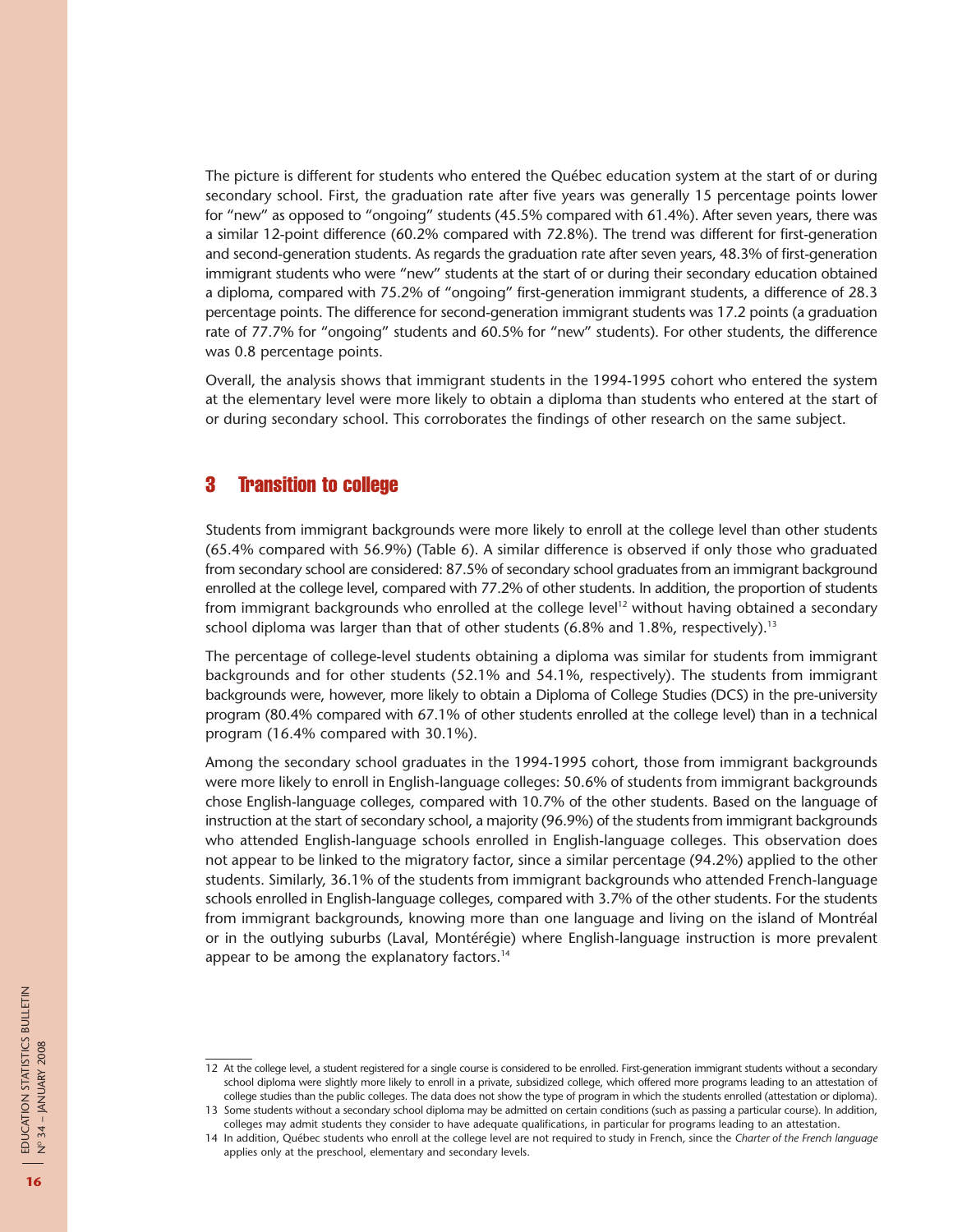#### **Table 6 Transition to and graduation from college1**

| <b>Event at college level</b>                                              |         | <b>Students from immi-</b><br>grant backgrounds | <b>Other students</b> |               |  |
|----------------------------------------------------------------------------|---------|-------------------------------------------------|-----------------------|---------------|--|
|                                                                            | Ñ       | $\%$                                            | N                     | $\%$          |  |
| First enrollment at college level<br>(after start of observation period)   |         |                                                 |                       |               |  |
| Yes                                                                        | 9854    | 65.4                                            | 48 052                | 56.9          |  |
| <b>No</b>                                                                  | 5 2 1 4 | 34.6                                            | 36 361                | 43.1          |  |
| <b>Total</b>                                                               | 15 068  | 100.0                                           | 84 413                | 100.0         |  |
| Cumulated migration (estimate) <sup>2</sup>                                | 2 2 2 4 |                                                 | 1 667                 |               |  |
| Secondary-school graduation status on enrollment<br>in college             |         |                                                 |                       |               |  |
| Secondary school diploma                                                   | 9 1 8 6 | 93.2                                            | 47 195                | 98.2          |  |
| No diploma                                                                 | 668     | 6.8                                             | 857                   | 1.8           |  |
| <b>Total</b>                                                               | 9854    | 100.0                                           | 48 052                | 100.0         |  |
| First enrollment at college level of<br>secondary school graduates         |         |                                                 |                       |               |  |
| Yes                                                                        | 9 1 8 6 | 87.5                                            | 47 195                | 77.2          |  |
| <b>No</b>                                                                  | 1 309   | 12.5                                            | 13 960                | 22.8          |  |
| <b>Total</b>                                                               | 10 495  | 100.0                                           | 61 155                | 100.0         |  |
| Annual migration (estimate) <sup>3</sup>                                   | 37      | ÷,                                              | 66                    | ÷,            |  |
| <b>Graduation from college by enrolled students</b>                        |         |                                                 |                       |               |  |
| General program                                                            | 4 0 2 2 | $\frac{41.9}{10.2}$ 52,19                       | 17 366                | 36.37<br>54,1 |  |
| Technical program                                                          | 980     |                                                 | 8 5 2 7               | 17.8          |  |
| No diploma                                                                 | 4 5 9 1 | 47.9                                            | 21 951                | 45.9          |  |
| <b>Total</b>                                                               | 9 5 9 3 | 100.0                                           | 47 845                | 100.0         |  |
| Cumulated migration (estimate) <sup>4</sup>                                | 261     |                                                 | 207                   |               |  |
| Type of college diploma obtained                                           |         |                                                 |                       |               |  |
| Attestation of College Studies or<br><b>Certificate of College Studies</b> | 156     | 3.2                                             | 708                   | 2.7           |  |
| Diploma of College Studies - general                                       | 3 9 3 0 | 80.4                                            | 17 310                | 67.1          |  |
| Diploma of College Studies - technical                                     | 803     | 16.4                                            | 7 7 6 1               | 30.1          |  |
| <b>Total</b>                                                               | 4889    | 100.0                                           | 25 779                | 100.0         |  |
| Language of instruction at college level<br>of secondary school graduates  |         |                                                 |                       |               |  |
| French                                                                     | 4 3 6 6 | 47.5                                            | 41 44 6               | 87.8          |  |
| English                                                                    | 4 6 5 2 | 50.6                                            | 5 0 6 9               | 10.7          |  |
| French and English                                                         | 168     | 1.8                                             | 680                   | 1.4           |  |
| <b>Total</b>                                                               | 9 186   | 100.0                                           | 47 195                | 100.0         |  |

1 Data from May 2004.

2 Estimated migration is cumulated from the start of the educational path and includes estimated migration between graduation from secondary school and enrollment in college.

3 In other words, estimated migration between secondary school graduation and enrollment in college.

4 Estimated migration for two years.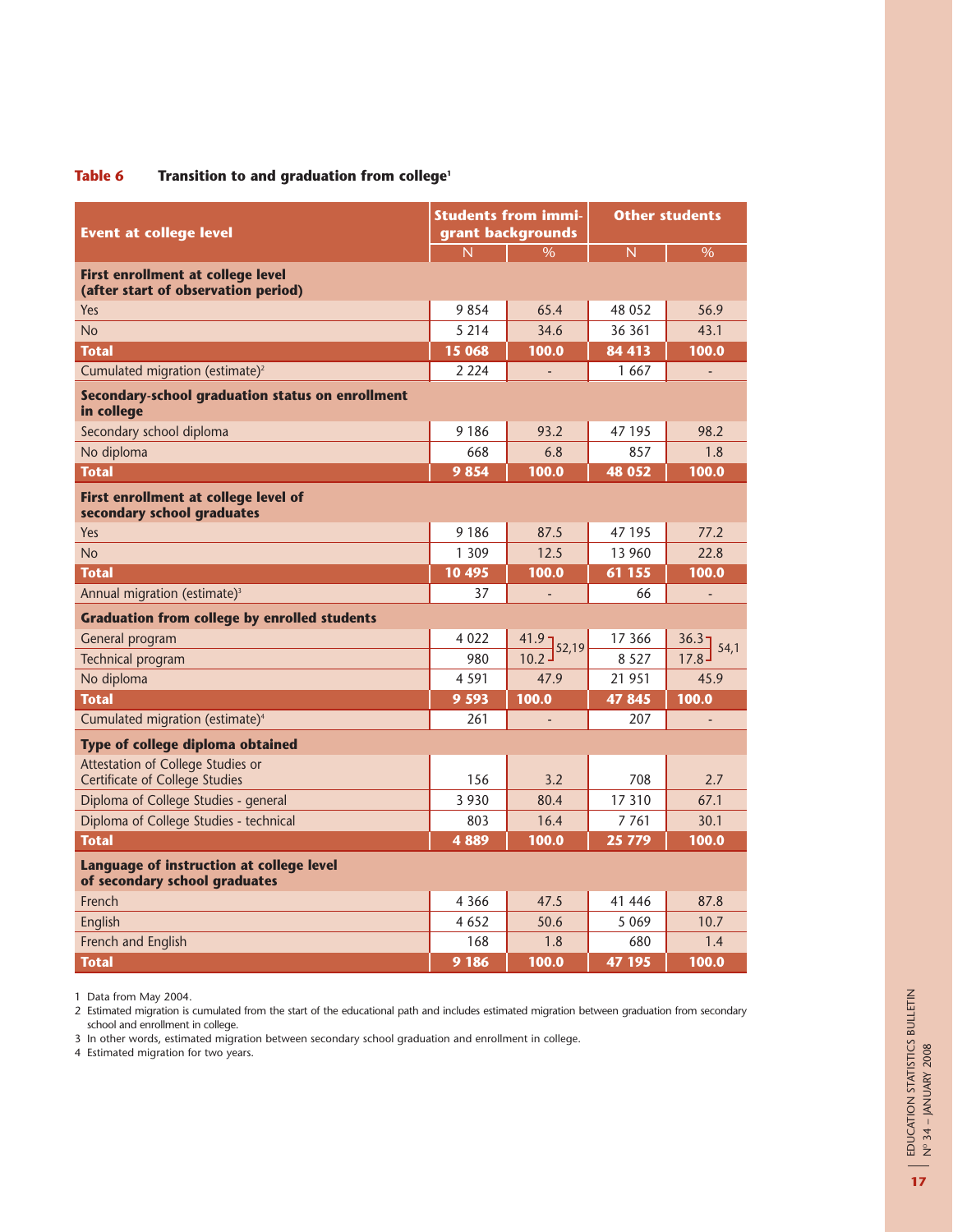# **Table 6 Transition to and graduation from college<sup>1</sup> (cont.)**

| <b>Event at college level</b>                                                     |         | <b>Students from immi-</b><br>grant backgrounds | <b>Other students</b> |       |  |
|-----------------------------------------------------------------------------------|---------|-------------------------------------------------|-----------------------|-------|--|
|                                                                                   | N       | $\%$                                            | N                     | $\%$  |  |
| Language transfer with regard<br>to language of instruction                       |         |                                                 |                       |       |  |
| Language of instruction at start of secondary<br>school educational path: FRENCH  |         |                                                 |                       |       |  |
| Language of instruction at college level                                          |         |                                                 |                       |       |  |
| French                                                                            | 4 3 1 9 | 61.8                                            | 41 263                | 94.8  |  |
| English                                                                           | 2 5 2 0 | 36.1                                            | 1 603                 | 3.7   |  |
| French and English                                                                | 147     | 2.1                                             | 650                   | 1.5   |  |
| <b>Total</b>                                                                      | 6986    | 100.0                                           | 43 516                | 100.0 |  |
| Language transfer with regard<br>to language of instruction                       |         |                                                 |                       |       |  |
| Language of instruction at start of secondary<br>school educational path: ENGLISH |         |                                                 |                       |       |  |
| Language of instruction at college level                                          |         |                                                 |                       |       |  |
| French                                                                            | 47      | 21                                              | 183                   | 5.0   |  |
| English                                                                           | 2 1 3 2 | 96.9                                            | 3 4 6 6               | 94.2  |  |
| French and English                                                                | 21      | 1.0                                             | 30                    | 0.8   |  |
| <b>Total</b>                                                                      | 2 2 0 0 | 100.0                                           | 3 6 7 9               | 100.0 |  |

1 Data from May 2004.